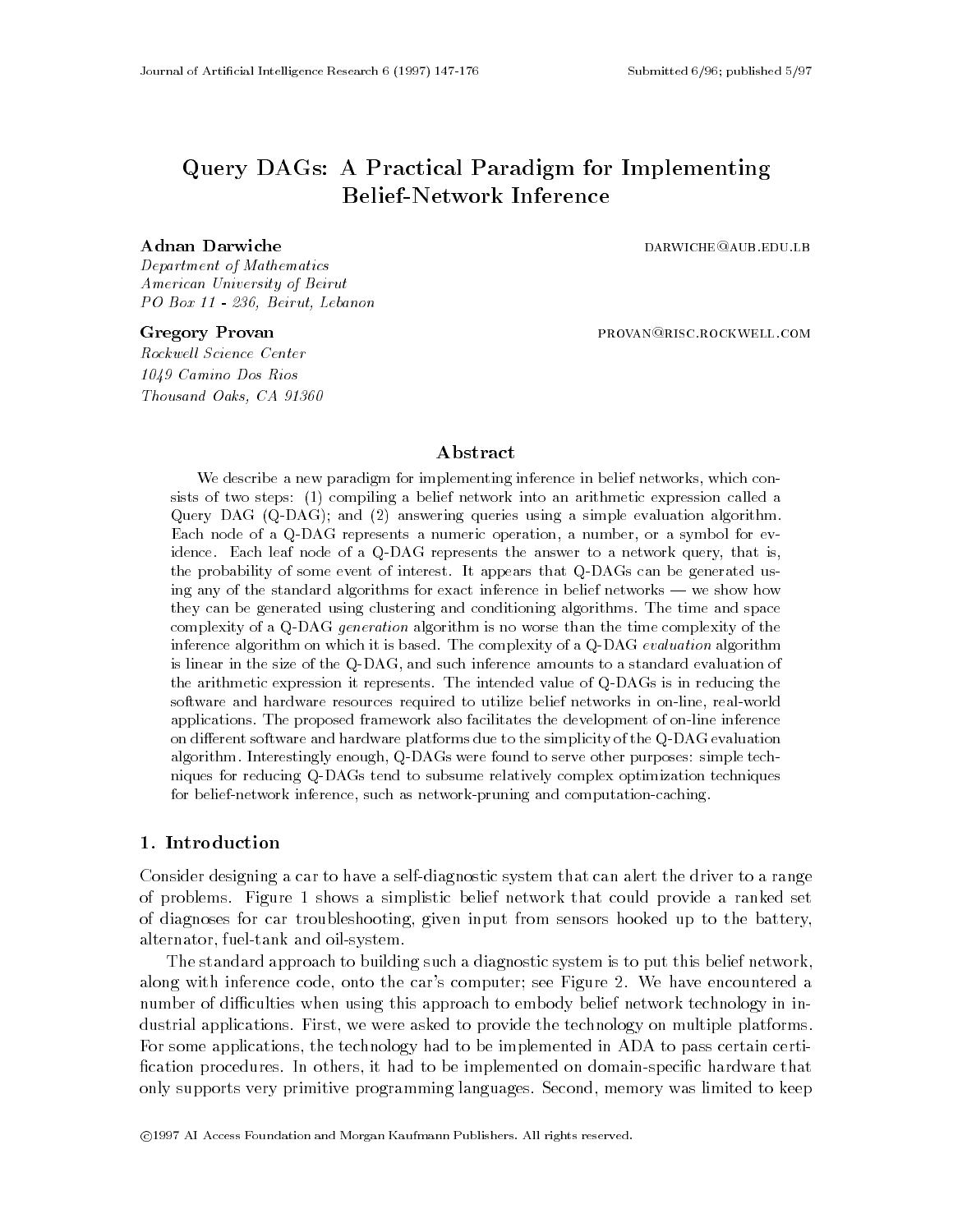

Figure 1: A simple belief network for car diagnosis.

the cost of a unit below a certain threshold to maintain product protability. The dilemma was the following: belief network algorithms are not trivial to implement, especially when optimization is crucial, and porting these algorithms to multiple platforms and languages would have been prohibitively expensive, time-consuming and demanding of qualified manpower.

To overcome these difficulties, we have devised a very flexible approach for implementing belief network systems, which is based on the following observation. Almost all the work performed by standard algorithms for belief networks is independent of the specific evidence gathered about variables. For example, if we run an algorithm with the battery-sensor set to low and then run it later with the variable set to *dead*, we find almost no algorithmic difference between the two runs. That is, the algorithm will not branch differently on any of the key decisions it makes, and the only difference between the two runs is the specific arguments to the invoked numeric operations. Therefore, one can apply a standard inference algorithm on a network with evidence being a *parameter* instead of being a specific value. The result returned by the algorithm will then be an arithmetic expression with some parameters that depend on specific evidence. This parameterized expression is what we call a Query DAG, an example of which is shown in Figure 4.<sup>1</sup>

The approach we are proposing consists of two steps. First, given a belief network, a set of variables about which evidence may be collected (evidence variables), and a set of variables for which we need to compute probability distributions (query variables), a Q-DAG is compiled off-line, as shown in Figure 3. The compilation is typically done on a sophisticated software/hardware platform, using a traditional belief network inference algorithm in conjunction with the Q-DAG compilation method. This part of the process is far and away the most costly computationally. Second, an on-line system composed from the generated Q-DAG and an evaluator specific to the given platform is used to evaluate the Q-DAG. Given evidence, the parameterized arithmetic expression is evaluated in a straightforward manner using simple arithmetic operations rather than complicated belief network inference. The

<sup>1.</sup> The sharing of subexpressions is what makes this a Directed Acyclic Graph instead of a tree.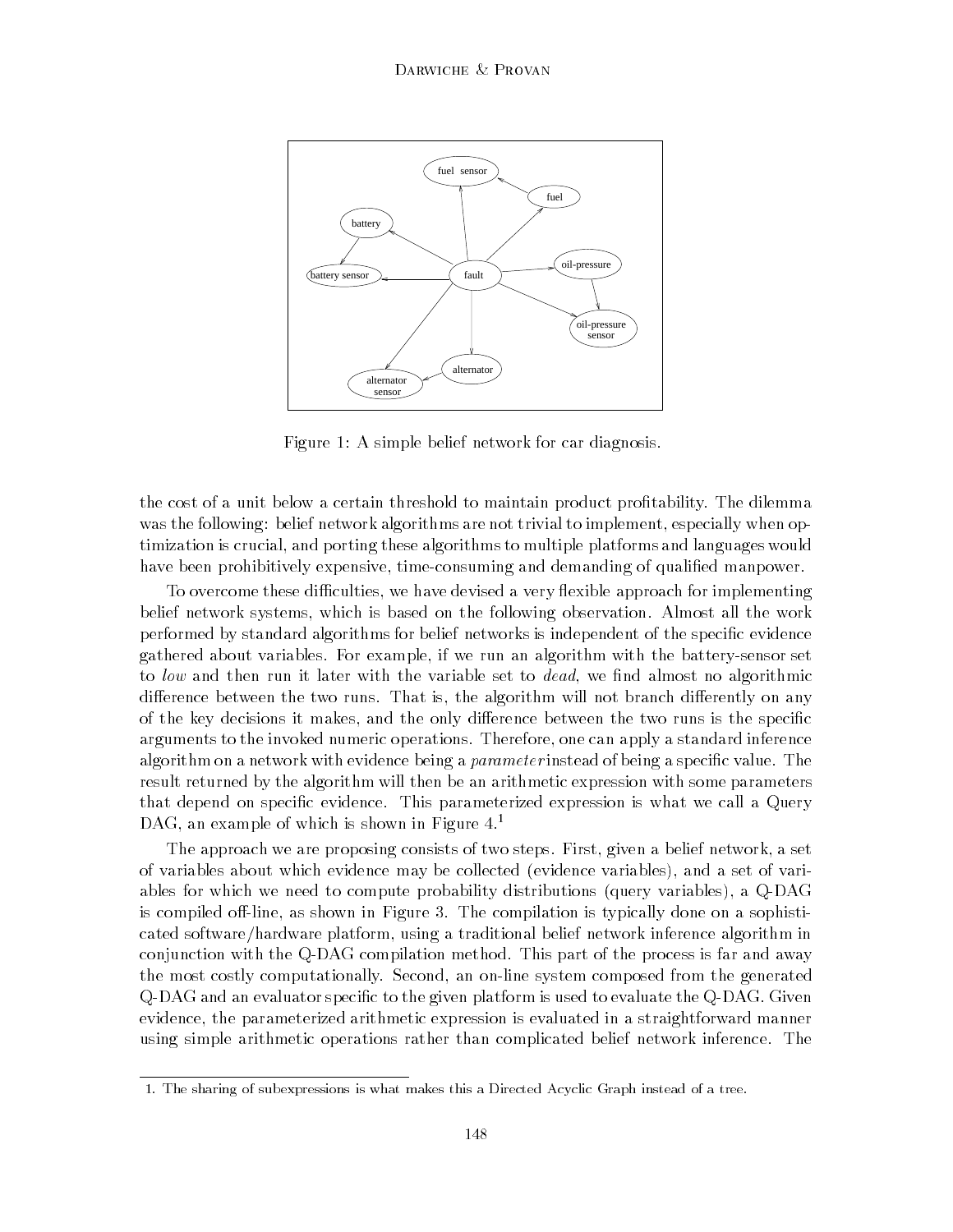

Figure 2: This figure compares the traditional approach to exact belief-network inference (shown on the left) with our new compiled approach (shown on the right) in the context of diagnostic reasoning. In the traditional approach, the belief network and sensor values are used *on-line* to compute the probability distributions over fault variables; in the compiled approach, the belief network, fault variables and sensor variables are compiled *off-line* to produce a  $Q$ -DAG, which is then evaluated on-line using sensor values to compute the required distributions.

computational work needed to perform this on-line evaluation is so straightforward that it lends itself to easy implementations on different software and hardware platforms.

This approach shares some commonality with other methods that symbolically manipulate probability expressions, like SPI (Li & D'Ambrosio, 1994; Shachter, D'Ambrosio, & del Favero, 1990); it differs from SPI on the objective of such manipulations and, hence, on the results obtained. SPI explicates the notion of an arithmetic expression to state that belief-network inference can be viewed as an expression-factoring operation. This allows results from optimization theory to be utilized in belief-network inference. On the other hand, we define an arithmetic expression to explicate and formalize the boundaries between on-line and off-line inference, with the goal of identifying the minimal piece of software that is required on-line. Our results are therefore oriented towards this purpose and they include: (a) a formal definition of a  $Q$ -DAG and its evaluator; (b) a method for generating  $Q$ -DAGs using standard inference algorithms — an algorithm need not subscribe to the inference-as-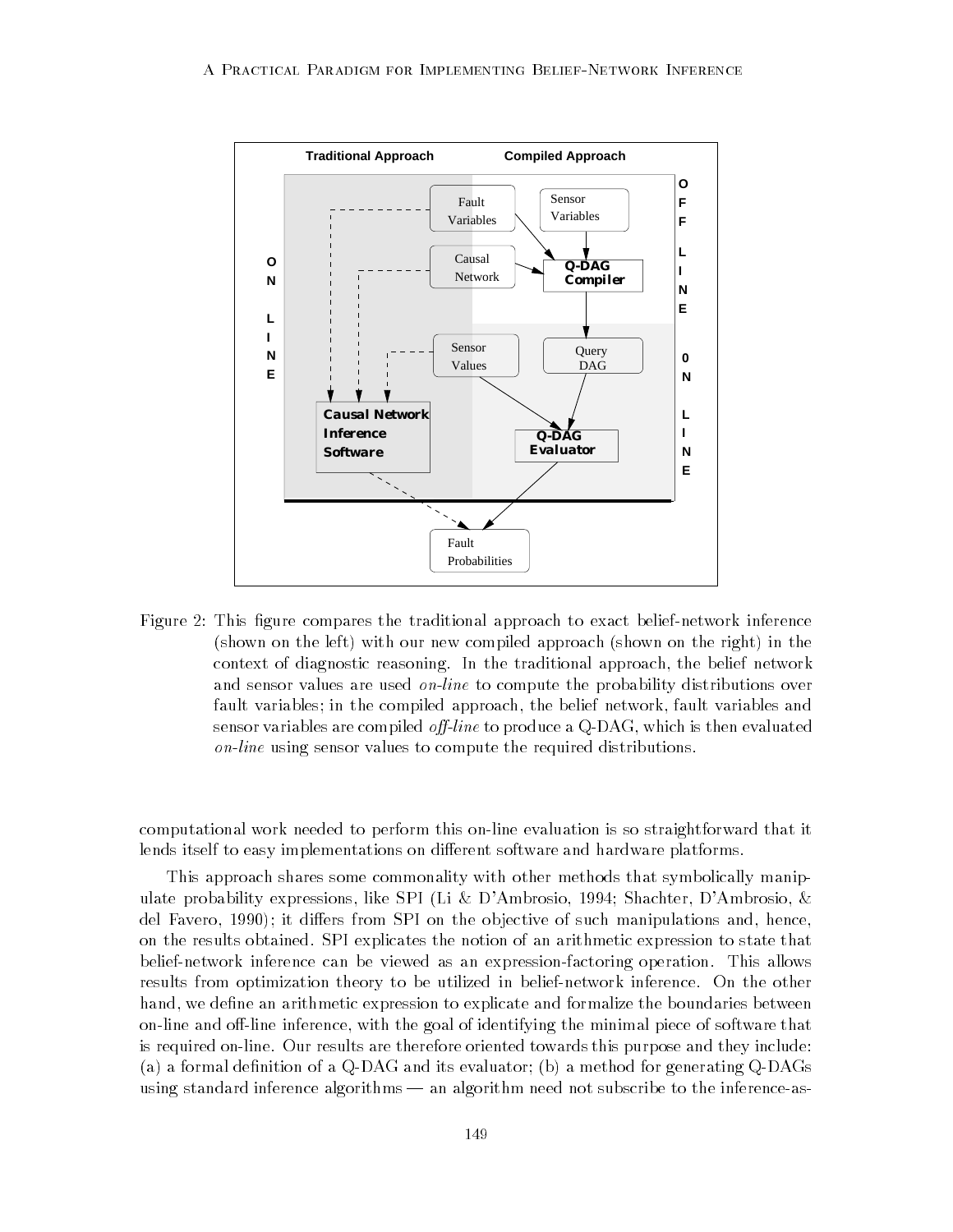

Figure 3: The proposed framework for implementing belief-network inference.



Figure 4: A belief network (a); and its corresponding Query-DAG (b). Here, C is an evidence variable, and we are interested in the probability of variable B.

factoring view to be used for Q-DAG generation; and (c) computational guarantees on the size of Q-DAGs in terms of the computational guarantees of the inference algorithm used to generate them. Although the SPI framework is positioned to formulate related results, it has not been pursued in this direction.

It is important to stress the following properties of the proposed approach. First, declaring an evidence variable in the compilation process does not mean that evidence must be collected about that variable on-line—this is important because some evidence values, e.g., from sensors, may be lost in practice—it only means that evidence  $may$  be collected. Therefore, one can declare all variables to be evidence if one wishes. Second, a variable can be declared to be both evidence and query. This allows one to perform value-of-information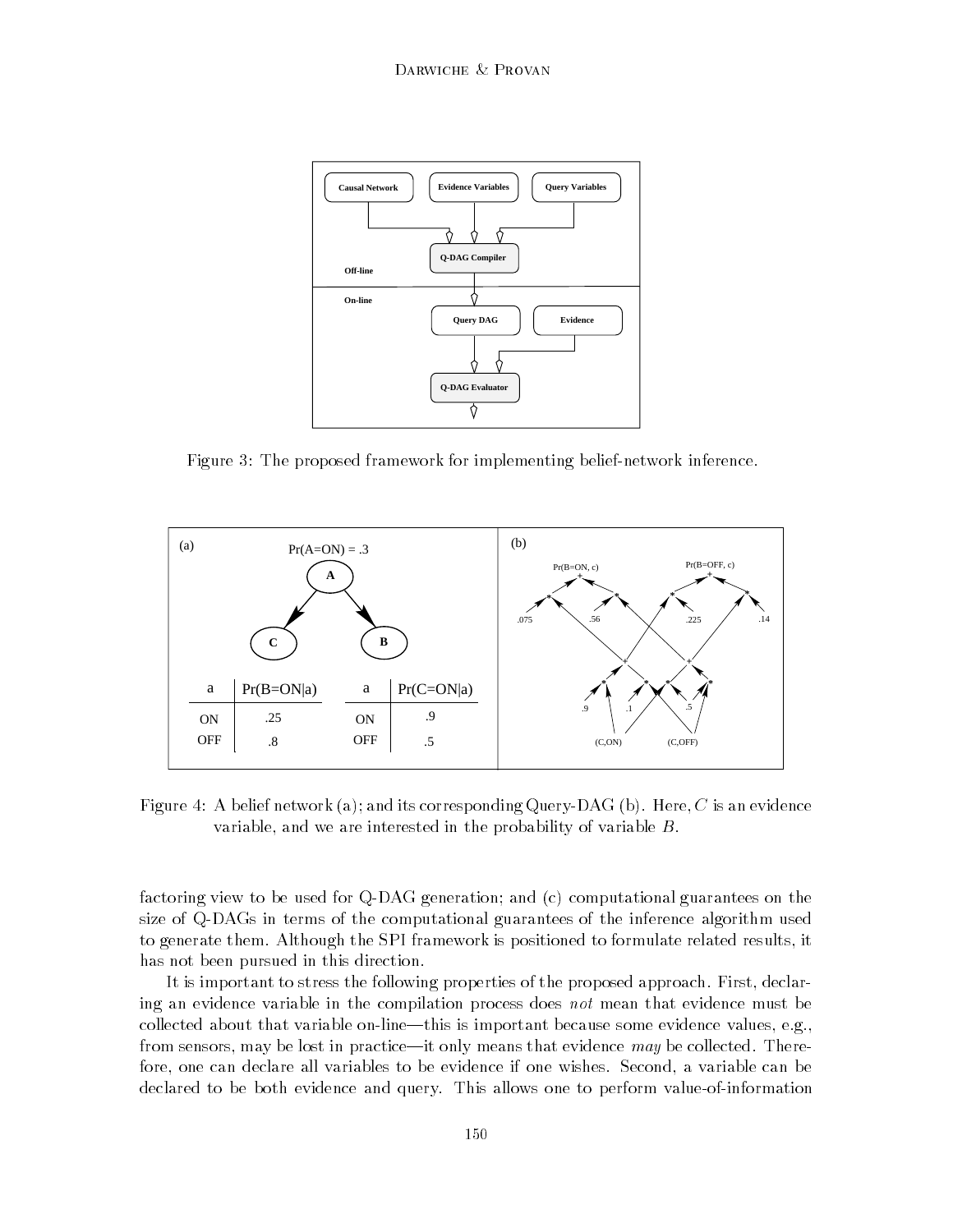computations to decide whether it is worth collecting evidence about a specific variable. Third, the space complexity of a Q-DAG in terms of the number of evidence variables is no worse than the time complexity of its underlying inference algorithm; therefore, this is not a simple enumerate-all-possible-cases approach. Finally, the time and space complexity for generating a Q-DAG is no worse than the time complexity of the standard belief-network algorithm used in its generation. Therefore, if a network can be solved using a standard inference algorithm, and if the time complexity of this algorithm is no worse than its space complexity, then we can construct a Q-DAG for that network.

The following section explains the concept of a Q-DAG with a concrete example and provides formal definitions. Section 3 is dedicated to the generation of Q-DAGs and their computational complexity, showing that any standard belief-network inference algorithm can be used to compile a Q-DAG as long as it meets some general conditions. Section 4 discusses the reduction of a Q-DAG after it has been generated, showing that such reduction subsumes key optimizations that are typically implemented in belief network algorithms. Section 5 contains a detailed example on the application of this framework to diagnostic reasoning. Finally, Section 6 closes with some concluding remarks.

## 2. Query DAGs

This section starts our treatment of Q-DAGs with a concrete example. We will consider a particular belief network, define a set of queries of interest, and then show a Q-DAG that can be used to answer such queries. We will not discuss how the Q-DAG is generated; only how it can be used. This will allow a concrete introduction to Q-DAGs and will help us ground some of the formal definitions to follow.

The belief network we will consider is the one in Figure 4(a). The class of queries we are interested in is  $Pr(B | C)$ , that is, the probability that variable B takes some value given some known (or unknown) value of  $C$ . Figure  $4(b)$  depicts a Q-DAG for answering such queries, which is essentially a parameterized arithmetic expression where the values of parameters depend on the evidence obtained. This Q-DAG will actually answer queries of the form  $Pr(B, C)$ , but we can use normalization to compute  $Pr(B | C)$ .

First, a number of observations about the Q-DAG in Figure 4(b):

- $\bullet$  The Q-DAG has two leaf nodes labeled  $Pr(B=ON, c)$  and  $Pr(B=OFF, c)$ . These are called *query nodes* because their values represent answers to the queries  $Pr(B=ON, c)$ and  $Pr(B=OFF, c)$ .
- $\bullet$  lne Q-DAG has two root nodes labeled (C, ON) and (C, OFF). These are called Evidence Specific Nodes  $(ESNs)$  since their values depend on the evidence collected about variable C on-line.

According to the semantics of Q-DAGs, the value of node  $(V, v)$  is 1 if variable V is observed to be  $v$  or is unknown, and 0 otherwise. Once the values of ESNs are determined, we evaluate the remaining nodes of a Q-DAG using numeric multiplication and addition. The numbers that get assigned to query nodes as a result of this evaluation are the answers to queries represented by these nodes.

<sup>2.</sup> Algorithms based on join trees have this property.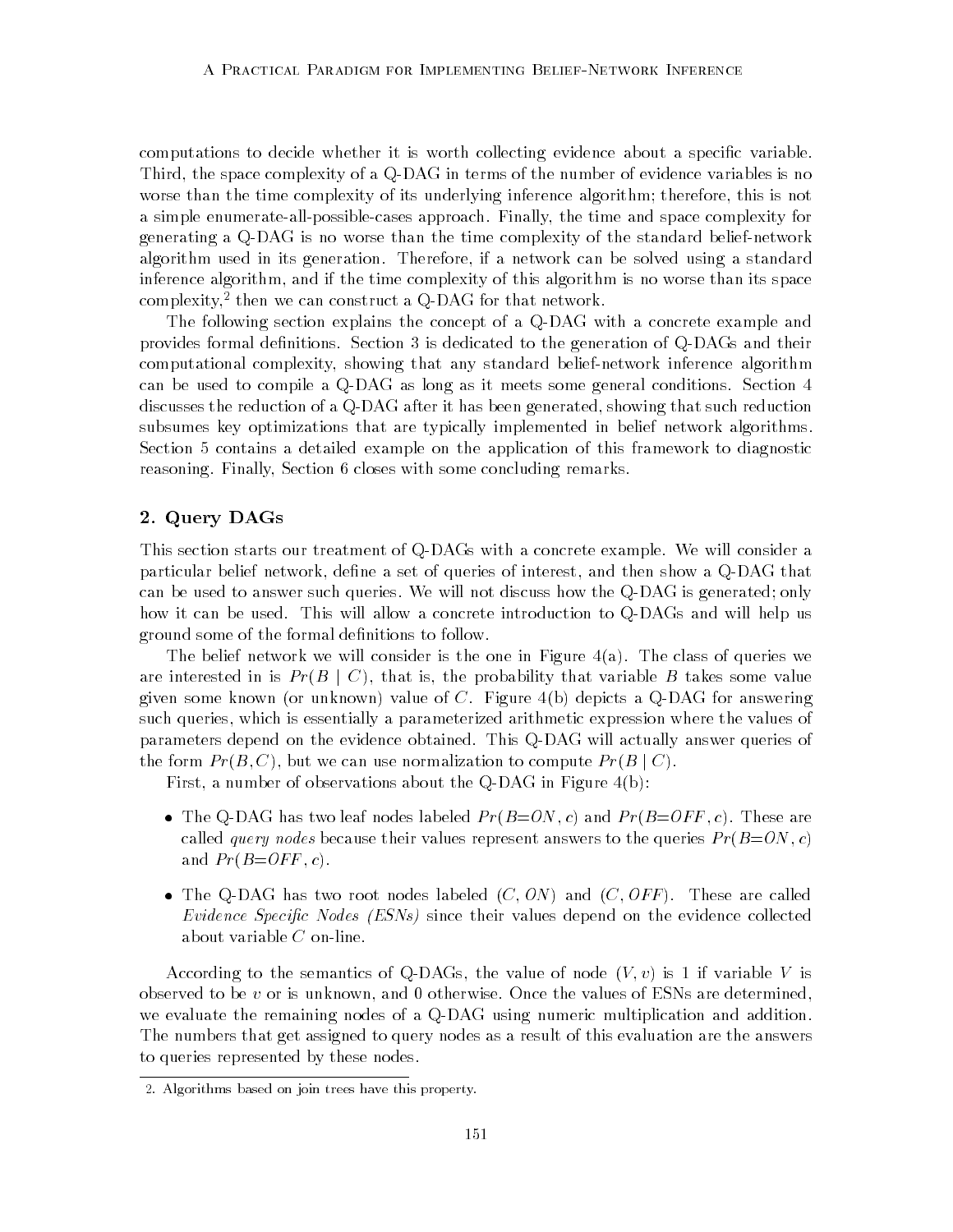

Figure 5: Evaluating the Q-DAG in Figure 4 with respect to two pieces of evidence: (a)  $C=ON$  and (b)  $C=OFF$ .

For example, suppose that the evidence we have is  $C = ON$ . Then ESN  $(C, ON)$  is evaluated to 1 and ESN  $(C, OFF)$  is evaluated to 0. The Q-DAG in Figure 4(b) is then evaluated as given in Figure  $5(a)$ , thus leading to

$$
Pr(B=ON, C=ON) = .3475,
$$

and

$$
Pr(B=OFF, C=ON) = .2725,
$$

from which we conclude that  $Pr(C = ON) = .62$ . We can then compute the conditional probabilities  $Pr(B=ON \mid C=ON)$  and  $Pr(B=OFF \mid C=ON)$  using:

$$
Pr(B=ON \mid C=ON) = Pr(B=ON, C=ON)/Pr(C=ON),
$$
  

$$
Pr(B=OFF \mid C=ON) = Pr(B=OFF, C=ON)/Pr(C=ON).
$$

If the evidence we have is  $C=OFF$ , however, then  $(C, ON)$  evaluates to 0 and  $(C, OFF)$ evaluates to 1. The Q-DAG in Figure 4(b) will then be evaluated as given in Figure 5(b), thus leading to

$$
Pr(B=ON, C=OFF) = .2875,
$$

and

$$
Pr(B=OFF, C=OFF) = .0925.
$$

We will use the following notation for denoting variables and their values. Variables are denoted using uppercase letters, such as  $A, B, C$ , and variable values are denoted by lowercase letters, such as  $a, b, c$ . Sets of variables are denoted by boldface uppercase letters, such as  $A, B, C$ , and their instantiations are denoted by boldface lowercase letters, such as  $a, b, c$ . We use  $E$  to denote the set of variables about which we have evidence. Therefore,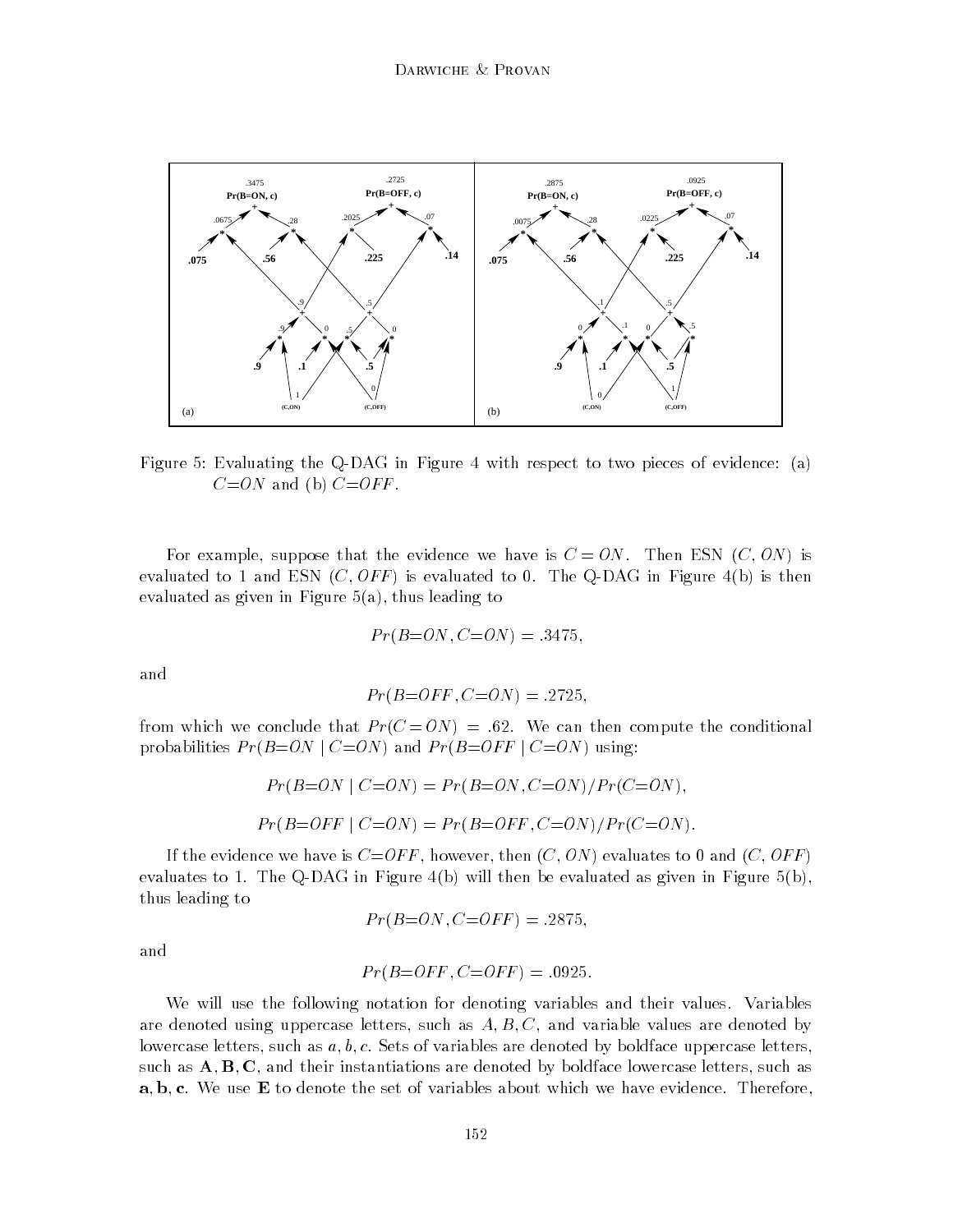we use e to denote an instantiation of these variables that represents evidence. Finally, the family of a variable is the set containing the variable and its parents in a directed acyclic graph.

Following is the formal definition of a Q-DAG.

**Definition** 1 A Q-DAG is a tuple  $(V, \diamond, \mathcal{I}, \mathcal{D}, \mathcal{Z})$  where

- 1.  $V$  is a distinguished set of symbols (called evidence variables)
- 2.  $\circ$  is a symbol (called unknown value)
- 3. I maps each variable in  $V$  into a set of symbols (called variable values) different from  $\diamond$  .
- 4. D is a directed acyclic graph where
	- each non-root node is labeled with either  $+$  or  $*$
	- each root node is labeled with either
		- $-$  a number in [0, 1] or
		- a pair  $(V, v)$  where V is an evidence variable and v is a value
- 5. Z is a distinguished set of nodes in  $\mathcal D$  (called query nodes)

Evidence variables  $V$  correspond to network variables about which we expect to collect evidence on-line. For example, in Figure 5,  $C$  is the evidence variable. Each one of these variables has a set of possible values that are captured by the function  $\mathcal I$ . For example, in Figure 5, the evidence variable C has values ON and OFF. The special value  $\diamond$  is used when the value of a variable is not known. For example, we may have a sensor variable with values "low," "medium," and "high," but then lose the sensor value during on-line reasoning. In this case, we set the sensor value to  $\sim$ .<sup>3</sup> Query nodes are those representing answers to user queries. For example, in Figure 5,  $B$  is the query variable, and leads to query nodes  $Pr(B=ON, c)$  and  $Pr(B=OFF, c)$ .

An important notion is that of evidence:

**Definition 2** For a given Q-DAG  $(V, \diamond, \mathcal{I}, \mathcal{D}, \mathcal{Z})$ , evidence is defined as a function  $\mathcal{E}$  that maps each variable V in V into the set of values  $\mathcal{I}(V) \cup \{\diamond\}.$ 

When a variable V is mapped into  $v \in \mathcal{I}(V)$ , then evidence tells us that V is instantiated to value v. When V is mapped into  $\circ$ , then evidence does not tell us anything about the value of  $V$ .<br>We can now state formally how to evaluate a Q-DAG given some evidence. But first we

need some more notation:

- 1. Numeric-Node:  $n(p)$  denotes a node labeled with a number  $p \in [0, 1]$ ;
- 2. ESN:  $n(V, v)$  denotes a node labeled with  $(V, v)$ ;

<sup>3.</sup> This is also useful in cases where a variable will be measured only if its value of information justies that.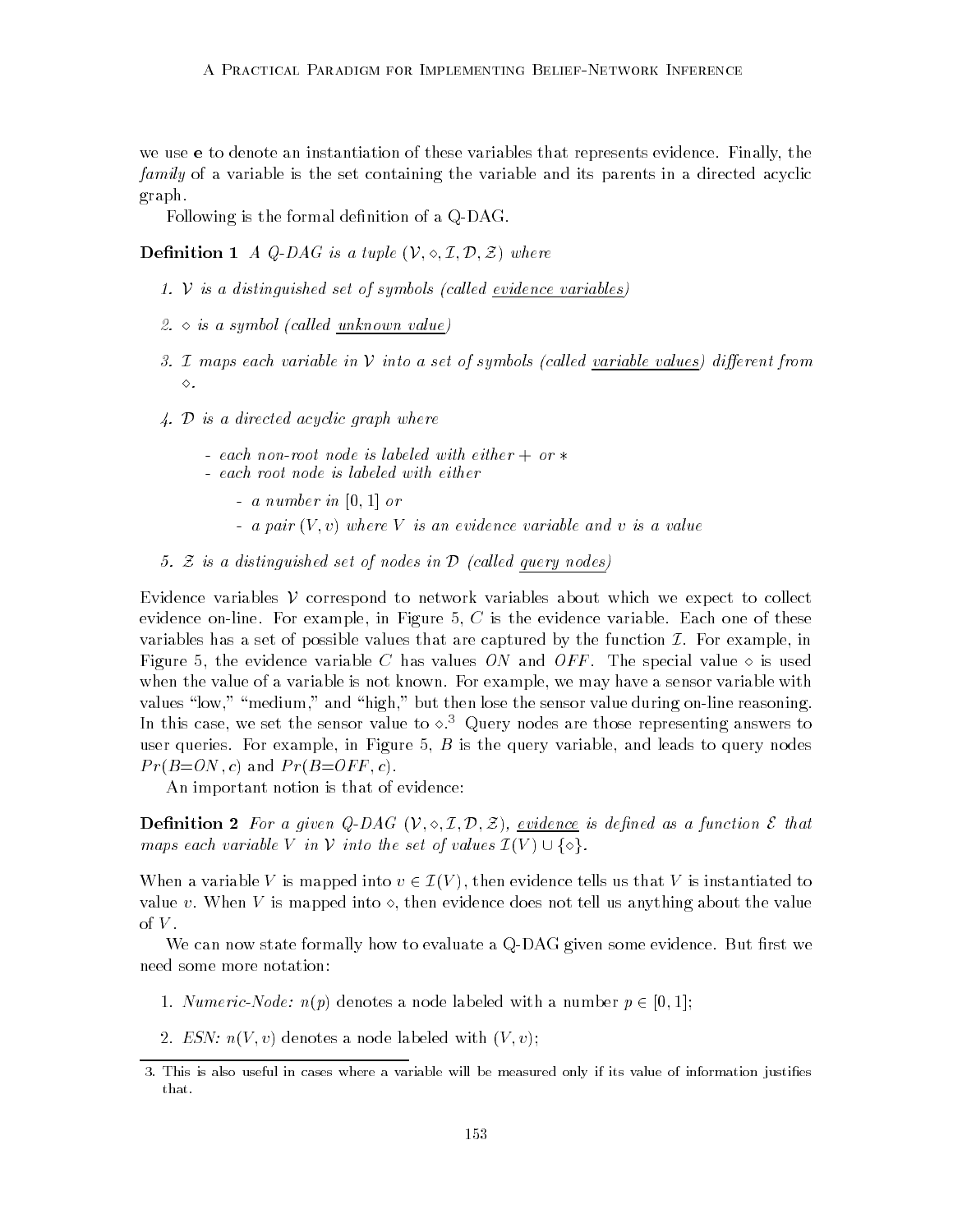- 3. Operation-Node:  $n_1 \otimes \ldots \otimes n_i$  denotes a node labeled with  $*$  and having parents  $n_1, \ldots, n_i;$
- 4. Operation-Node:  $n_1 \oplus ... \oplus n_i$  denotes a node labeled with  $+$  and having parents  $n_1, \ldots, n_i$ .

The following definition tells us how to evaluate a Q-DAG by evaluating each of its nodes. It is a recursive definition according to which the value assigned to a node is a function of the values assigned to its parents. The first two cases are boundary conditions, assigning values to root nodes. The last two cases are the recursive ones.

**Definition 3** For a Q-DAG  $(V, \diamond, \mathcal{I}, \mathcal{D}, \mathcal{Z})$  and evidence  $\mathcal{E}$ , the <u>node evaluator</u> is defined as a function  $M_{\mathcal{E}}$  that maps each node in  $\mathcal D$  into a number  $[0,1]$  such that:

- 1.  $\mathcal{M}_{\mathcal{E}}[n(p)] = p$ (The value of a node labeled with a number is the number itself.)
- 2.  $\mathcal{M}_{\mathcal{E}}[n(V,v)] = \begin{cases} 1, & \text{if } \mathcal{E}(V) = v \text{ or } \mathcal{E}(V) = \diamond; \\ 0, & \text{if } \mathcal{E}(V) = \diamond; \end{cases}$ 0; otherwise

(The value of an evidence-specific node depends on the available evidence: it is  $1$  if  $v$ is consistent with the evidence and 0 otherwise.)

- 3.  $\mathcal{M}_{\mathcal{E}}[n_1 \otimes \ldots \otimes n_i] = \mathcal{M}_{\mathcal{E}}(n_1) * \ldots * \mathcal{M}_{\mathcal{E}}(n_i)$ (The value of a node labeled with  $*$  is the product of the values of its parent nodes.)
- 4.  $M_{\mathcal{E}}[n_1 \oplus ... \oplus n_i] = M_{\mathcal{E}}(n_1) + ... + M_{\mathcal{E}}(n_i)$ (The value of a node labeled with  $+$  is the sum of the values of its parent nodes.)

One is typically not interested in the values of all nodes in a Q-DAG since most of these nodes represent intermediate results that are of no interest to the user. It is the query nodes of a Q-DAG that represent answers to user queries and it is the values of these nodes that one seeks when constructing a Q-DAG. The values of these queries are captured by the notion of a Q-DAG output.

**Definition 4** The node evaluator  $M_{\mathcal{E}}$  is extended to Q-DAGs as follows:

 $\mathcal{M}_{\mathcal{E}}((\mathcal{V},\diamond,\mathcal{I},\mathcal{D},\mathcal{Z}))=\{(n,\mathcal{M}_{\mathcal{E}}(n))\mid n\in\mathcal{Z}\}.$ 

The set  $\mathcal{M}_{\mathcal{E}}((\mathcal{V}, \diamond, \mathcal{I}, \mathcal{D}, \mathcal{Z}))$  is called the Q-DAG output.

This output is what one seeks from a Q-DAG. Each element in this output represents a probabilistic query and its answer.

Let us consider a few evaluations of the Q-DAG shown in Figure 4, which are shown in Figure 5. Given evidence  $\mathcal{E}(C) = ON$ , and assuming that  $Qnode(B=ON)$  and  $Qnode(B=CD)$ OFF) stand for the Q-DAG nodes labeled  $Pr(B=ON, c)$  and  $Pr(B=OFF, c)$ , respectively, we have

$$
\mathcal{M}_{\mathcal{E}}[n(C, ON)] = 1,\n\mathcal{M}_{\mathcal{E}}[n(C, OFF)] = 0,\n\mathcal{M}_{\mathcal{E}}[Qnode(B=ON)] = .075 * (.9 * 1 + .1 * 0) + .56 * (1 * .5 + .5 * 0) = .3475,\n\mathcal{M}_{\mathcal{E}}[Qnode(B=OFF)] = (.9 * 1 + .1 * 0) * .225 + (1 * .5 + .5 * 0) * .14 = .2725,
$$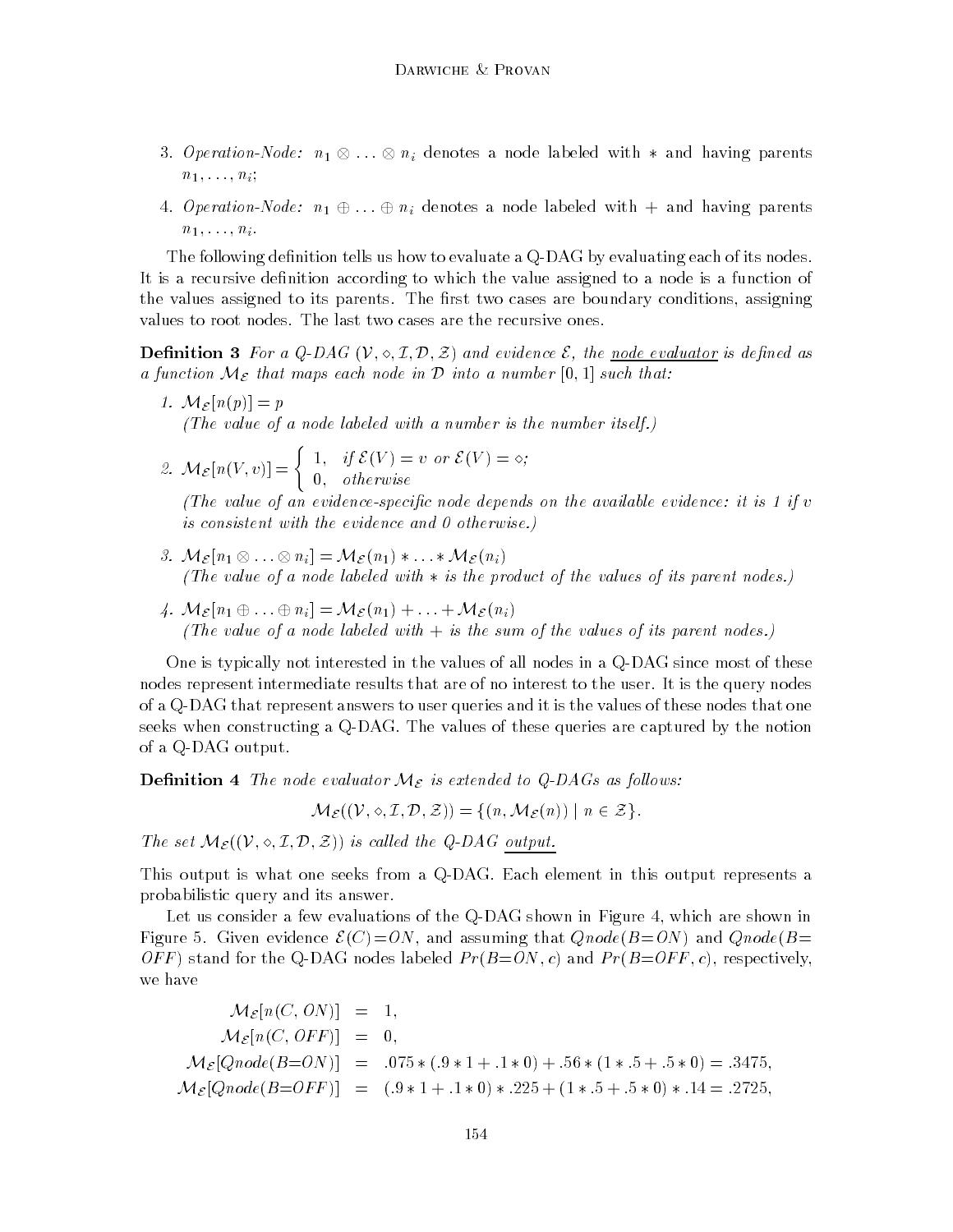meaning that  $Pr(B=ON, C=ON) = .3475$  and  $Pr(B=OFF, C=ON) = .2725$ . If instead the evidence were  $\mathcal{E}(C) = OFF$ , a set of analogous computations can be done.

It is also possible that evidence tells us nothing about the value of variable  $C$ , that is,  $\mathcal{E}(C) = \diamond$ . In this case, we would have

$$
\mathcal{M}_{\mathcal{E}}[n(C, ON)] = 1,
$$
  
\n
$$
\mathcal{M}_{\mathcal{E}}[n(C, OFF)] = 1,
$$
  
\n
$$
\mathcal{M}_{\mathcal{E}}[Qnode(B=ON)] = .075 * (.9 * 1 + .1 * 1) + .56 * (1 * .5 + .5 * 1) = .635,
$$
  
\n
$$
\mathcal{M}_{\mathcal{E}}[Qnode(B=OFF)] = (.9 * 1 + .1 * 1) * .225 + (1 * .5 + .5 * 1) * .14 = .365,
$$

meaning that  $Pr(B=ON) = .635$  and  $Pr(B=OFF) = .365$ .

## 2.1 Implementing a Q-DAG Evaluator

A Q-DAG evaluator can be implemented using an event-driven, forward propagation scheme. Whenever the value of a Q-DAG node changes, one updates the value of its children, and so on, until no possible update of values is possible. Another way to implement an evaluator is using a backward propagation scheme where one starts from a query node and updates its value by updating the values of its parent nodes. The specifics of the application will typically determine which method (or combination) will be more appropriate.

It is important that we stress the level of refinement enjoyed by the Q-DAG propagation scheme and the implications of this on the efficiency of query updates. Propagation in Q-DAGs is done at the arithmetic-operation level, which is contrasted with propagation at the message-operation level (used by many standard algorithms). Such propagation schemes are typically optimized by keeping validity flags of messages so that only invalid messages are recomputed when new evidence arrives. This will clearly avoid some unnecessary computations but can never avoid all unnecessary computations because a message is typically too coarse for this purpose. For example, if only one entry in a message is invalid, the whole message is considered invalid. Recomputing such a message will lead to many unnecessary computations. This problem will be avoided in Q-DAG propagation since validity flags are attributed to *arithmetic* operations, which are the building blocks of message operations. Therefore, only the necessary arithmetic operations will be recomputed in a Q-DAG propagation scheme, leading to a more detailed level of optimization.

We also stress that the process of evaluating and updating a Q-DAG is done outside of probability theory and belief network inference. This makes the development of efficient online inference software accessible to a larger group of people who may lack strong backgrounds in these areas.4

## 2.2 The Availability of Evidence

The construction of a Q-DAG requires the identification of query and evidence variables. This may give an incorrect impression that we must know up front which variables are observed and which are not. This could be problematic in (1) applications where one may lose a sensor reading, thus changing the status of a variable from being observed to being unobserved;

<sup>4.</sup> In fact, it appears that a background in compiler theory may be more relevant to generating an efficient evaluator than a background in belief network theory.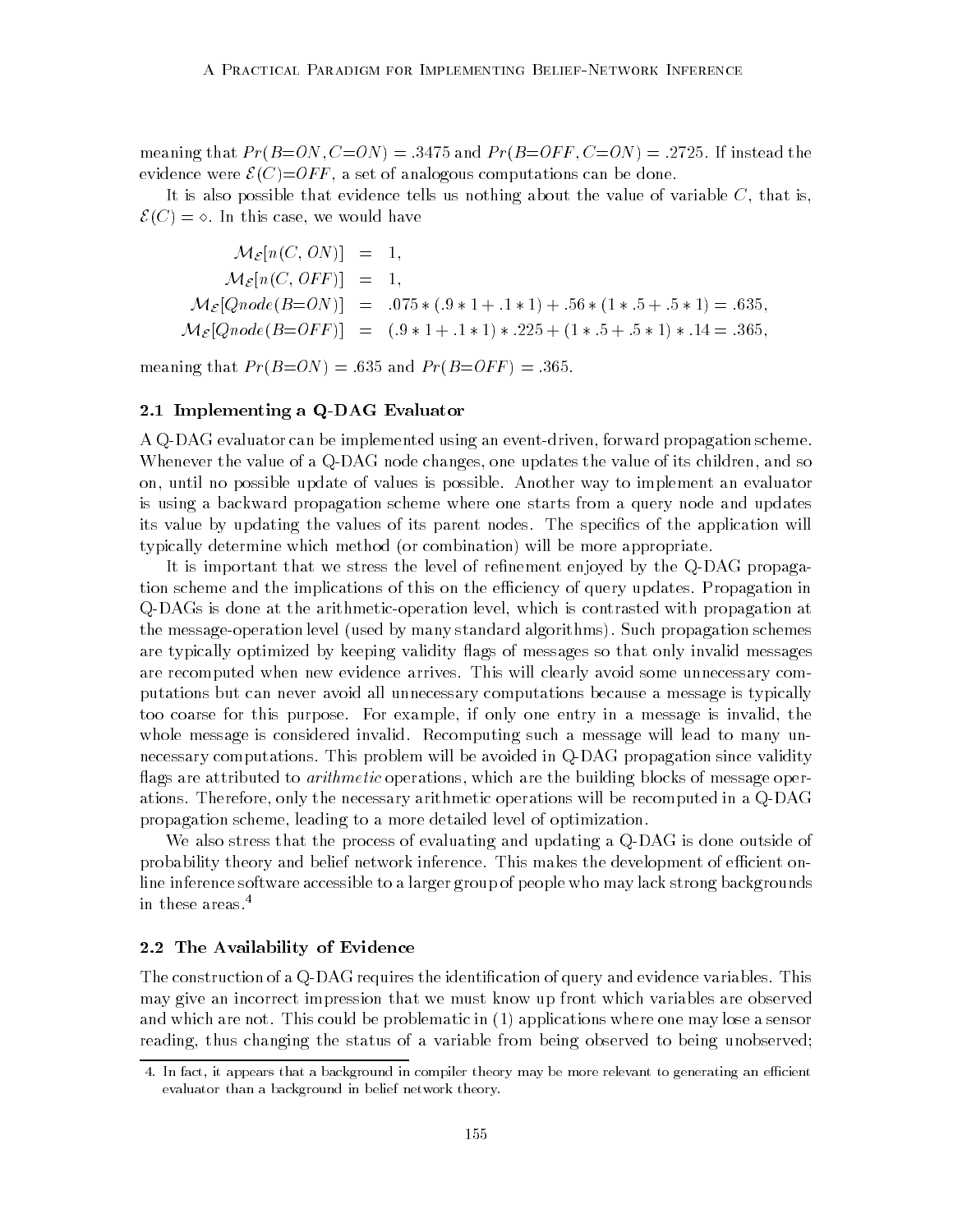

Figure 6: A belief network and its corresponding Q-DAG in which variable B is declared to be both query and evidence.

and (2) applications where some variable may be expensive to observe, leading to an on-line decision on whether to observe it or not (using some value-of-information computation).

Both of these situations can be dealt with in a Q-DAG framework. First, as we mentioned earlier, Q-DAGs allow us to handle missing evidence through the use of the  $\diamond$  notation which denotes an unknown value of a variable. Therefore, Q-DAGs can handle missing sensor readings. Second, a variable can be declared to be both query and evidence. This means that we can incorporate evidence about this variable when it is available, and also compute the probability distribution of the variable in case evidence is not available. Figure 6 depicts a Q-DAG in which variable A is declared to be a query variable, while variable B is declared to be both an evidence and a query variable (both variables have *true* and *false* as their values). In this case, we have two ESNs for variable  $B$  and also two query nodes (see Figure 6). This Q-DAG can be used in two ways:

1. To compute the probability distributions of variables A and B when no evidence is available about B. Under this situation, the values of  $n(B, true)$  and  $n(B, false)$  are set to 1, and we have

$$
Pr(A = true) = .3 * .1 + .3 * .9 = .3
$$
  
\n
$$
Pr(A = false) = .8 * .7 + .7 * .2 = .7
$$
  
\n
$$
Pr(B = true) = .3 * .1 + .8 * .7 = .59
$$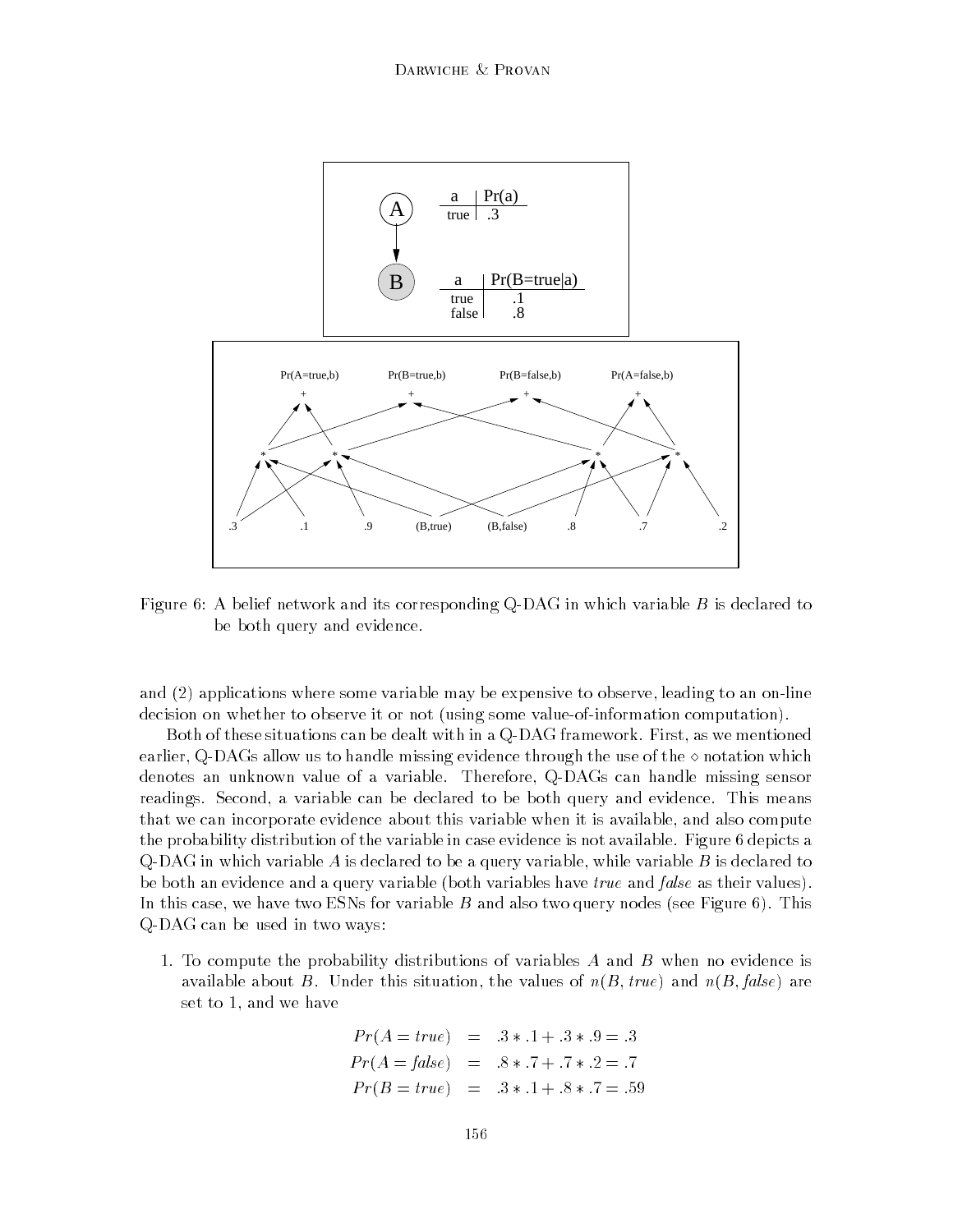$$
Pr(B = false)
$$
 = 3 \* 9 + 7 \* 2 = 0.41

2. To compute the probability of variable A when evidence is available about  $B$ . For example, suppose that we observe B to be false. The value of  $n(B, true)$  will then be set to 0 and the value of  $n(B, false)$  will be set to 1, and we have

$$
Pr(A = true, B = false) = .3*.9 = .27
$$
  
 $Pr(A = false, B = false) = .7*.2 = .14$ 

The ability to declare a variable as both an evidence and a query variable seems to be essential in applications where (1) a decision may need to be made on whether to collect evidence about some variable  $B$ ; and (2) making the decision requires knowing the probability distribution of variable  $B$ . For example, suppose that we are using the following formula (Pearl, 1988, Page 313) to compute the utility of observing variable  $B$ :

$$
Utility\_Of\_Observing(B) = \sum_{b} Pr(B = b | e) U(B = b),
$$

where  $U(B = b)$  is the utility for the decision maker of finding that variable B has value b. Suppose that  $U(B = true) = $2.5$  and  $U(B = false) = -\$3$ . We can use the Q-DAG to compute the probability distribution of B and use it to evaluate Utility  $Of\_Observing(B)$ :

$$
Utility\_Of\_Observing(B) = (\$2.5*.59) + (-\$3*.41) = \$0.24
$$

which leads us to observe variable  $B$ . Observing  $B$ , we find that its value is *false*. We can then accommodate this evidence into the Q-DAG and continue with our analysis.

## 3. Generating Query DAGs

This section shows how Q-DAGs can be generated using traditional algorithms for exact belief-network inference. In particular, we will show how Q-DAGs can be generated using the clustering (join tree, Jensen, LS) algorithm (Jensen, Lauritzen, & Olesen, 1990; Shachter, Andersen, & Szolovits, 1994; Shenoy & Shafer, 1986), the polytree algorithm, and cutset conditioning (Pearl, 1988; Peot & Shachter, 1991). We will also outline properties that must be satisfied by other belief network algorithms in order to adapt them for generating Q-DAGs as we propose.

## 3.1 The Clustering Algorithm

We provide a sketch of the clustering algorithm in this section. Readers interested in more details are referred to (Shachter et al., 1994; Jensen et al., 1990; Shenoy & Shafer, 1986).

According to the clustering method, we start by:

1. constructing a join tree of the given belief network;5

<sup>5.</sup> A join tree is a tree of clusters that satises the following property: the intersection of any two clusters belongs to all clusters on the path connecting them.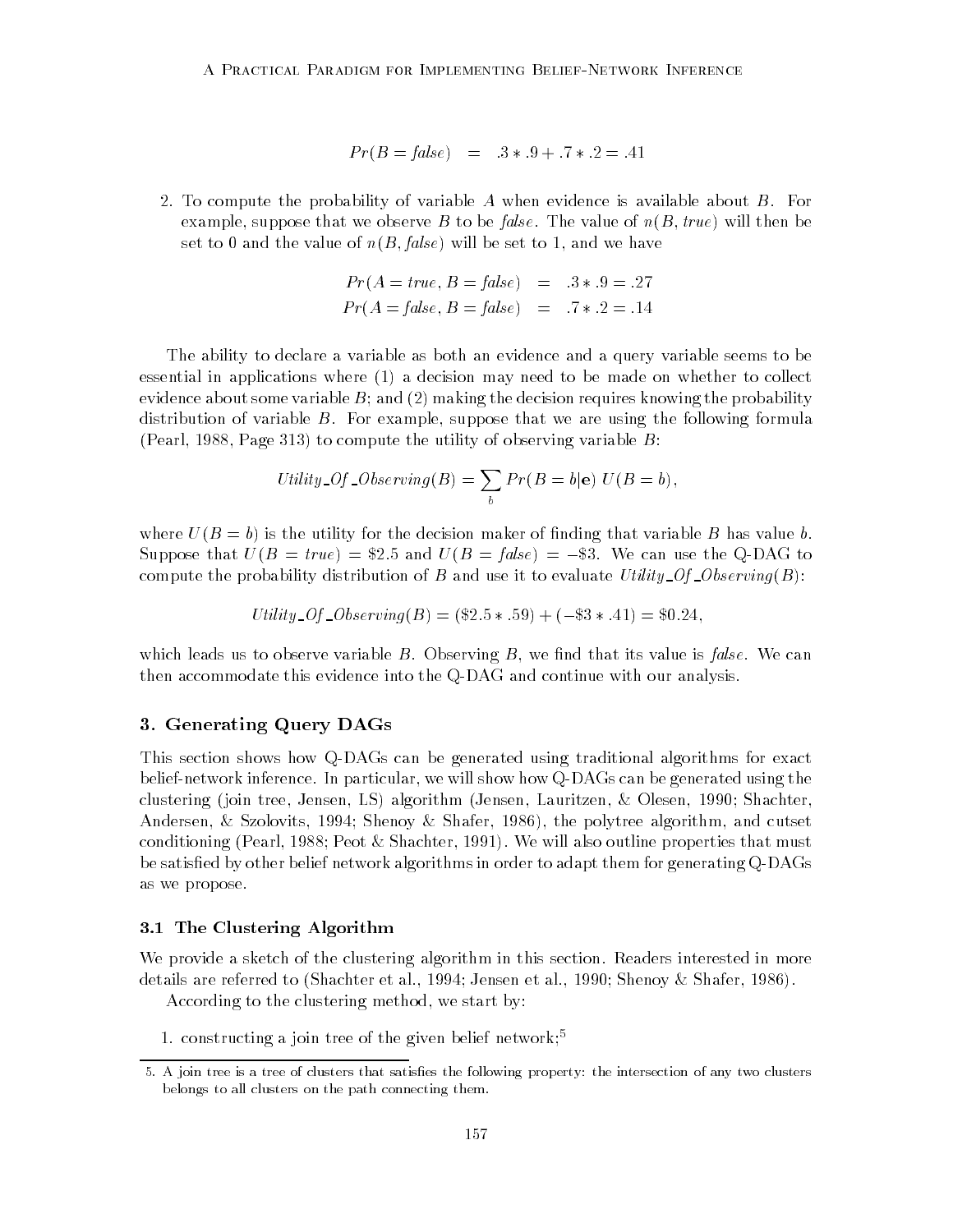2. assigning the matrix of each variable in the belief network to some cluster that contains the variable's family.

The join tree is a secondary structure on which the inference algorithm operates. We need the following notation to state this algorithm:

- $S_1, \ldots, S_n$  are the clusters, where each cluster corresponds to a set of variables in the original belief network.
- $\Psi_i$  is the potential function over cluster  $S_i$ , which is a mapping from instantiations of variables in  $S_i$  into real numbers.
- $P_i$  is the posterior probability distribution over cluster  $S_i$ , which is a mapping from instantiations of variables in  $S_i$  into real numbers.
- $M_{ij}$  is the message sent from cluster  $S_i$  to cluster  $S_j$ , which is a mapping from instantiations of variables in  $S_i \cap S_j$  into real numbers.
- e is the given evidence, that is, an instantiation of evidence variables E.

We also assume the standard multiplication and marginalization operations on potentials.

Our goal now is to compute the potential  $Pr(X, e)$  which maps each instantiation x of variable X in the belief network into the probability  $Pr(x, e)$ . Given this notation, we can state the algorithm as follows:

 $\bullet$  -Potential functions are initialized using

$$
\Psi_i = \prod_X Pr_X \lambda_X,
$$

- ${ X}$  is a variable whose matrix is assigned to cluster  $S_i;$
- ${\bf P} \cdot {\bf X}$  is the matrix for variable  ${\bf P} \cdot {\bf P}$  is the family of the family of the family of the family of the family of the family of the family of the family of the family of the family of the family of the family X into conditional probabilities; and
- ${\cal X} = \lambda_X$  is the likelihood vector for variable  $X: \lambda_X(x)$  is 1 if x is consistent with given evidence e and 0 otherwise.
- $\bullet\,$  Posterior distributions are computed using  $\,$

$$
P_i = \Psi_i \prod_k M_{ki},
$$

where  $S_k$  are the clusters adjacent to cluster  $S_i$ .

 $\bullet\,$  Messages are computed using  $\,$ 

$$
M_{ij} = \sum_{S_i \setminus S_j} \Psi_i \prod_{k \neq j} M_{ki},
$$

where  $S_k$  are the clusters adjacent to cluster  $S_i$ .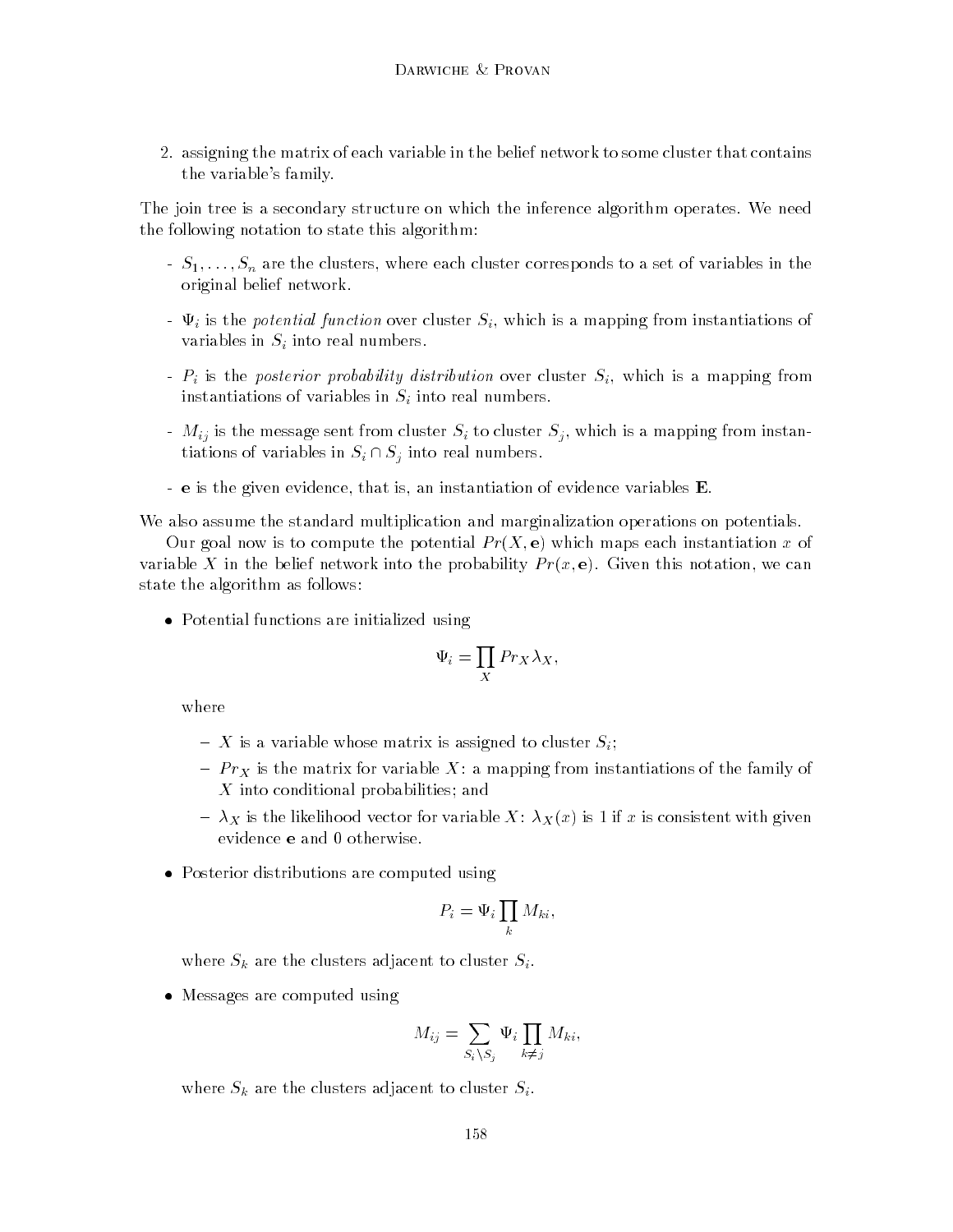$\bullet$  The potential  $Pr(X, e)$  is computed using

$$
Pr(X, \mathbf{e}) = \sum_{S_i \setminus \{X\}} P_i,
$$

where  $S_i$  is a cluster to which X belongs.

These equations are used as follows. To compute the probability of a variable, we must compute the posterior distribution of a cluster containing the variable. To compute the posterior distribution of a cluster, we collect messages from neighboring clusters. A message from cluster  $S_i$  to  $S_j$  is computed by collecting messages from all clusters adjacent to  $S_i$ except for  $S_i$ .

This statement of the join tree algorithm is appropriate for situations where the evidence is not changing frequently since it involves computing initial potentials each time the evidence changes. This is not necessary in general and one can provide more optimized versions of the algorithm. This issue, however, is irrelevant in the context of generating Q-DAGs because updating probabilities in face of evidence changes will take place at the Q-DAG level, which includes its own optimization technique that we discuss later.

## 3.2 Generating Q-DAGs

To generate Q-DAGs using the clustering method, we have to go through two steps. First, we have to modify the initialization of potential functions so that the join tree is quantied using Q-DAG nodes instead of numeric probabilities. Second, we have to replace numeric addition and multiplication in the algorithm by analogous functions that operate on Q-DAG nodes. In particular:

- 1. Numeric multiplication  $*$  is replaced by an operation  $\otimes$  that takes Q-DAG nodes  $n_1, \ldots, n_i$  as arguments, constructs and returns a new node n with label  $*$  and parents  $n_1, \ldots, n_i$ .
- 2. Numeric addition + is replaced by an operation  $\oplus$  that takes Q-DAG nodes  $n_1, \ldots, n_i$ as arguments, constructs and returns a new node n with label  $+$  and parents  $n_1, \ldots, n_i$ .

Therefore, instead of numeric operations, we have Q-DAG-node constructors. And instead of returning a number as a computation result, we now return a Q-DAG node.

Before we state the Q-DAG clustering algorithm, realize that we now do not have evidence e, but instead we have a set of evidence variables E for which we will collect evidence. Therefore, the Q-DAG algorithm will not compute an answer to a query  $Pr(x, e)$ , but instead will compute a Q-DAG node that evaluates to  $Pr(x, e)$  under the instantiation e of variables

In the following equations, potentials are mappings from variable instantiations to Q-DAG nodes (instead of numbers). For example, the matrix for variable  $X$  will map each instantiation of X's family into a Q-DAG node  $n(p)$  instead of mapping it into the number  $p$ . The Q-DAG operations  $\otimes$  and  $\oplus$  are extended to operate on these new potentials in the same way that  $*$  and  $+$  are extended in the clustering algorithm.

The new set of equations is: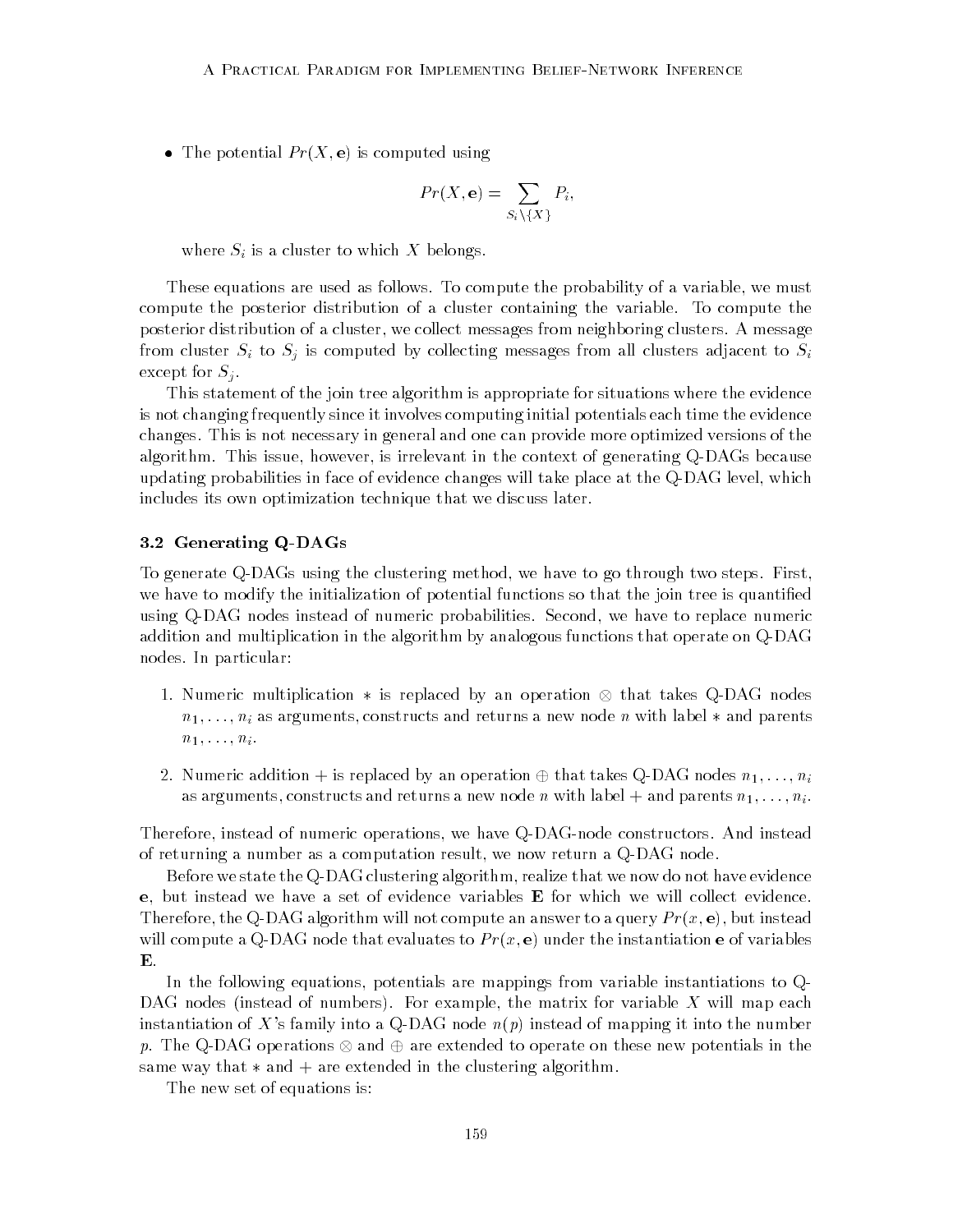$\bullet$  -Potential functions are initialized using

$$
\Psi_i = \bigotimes_X n(Pr_X) \otimes \bigotimes_E n(\lambda_E),
$$

where

- ${ X}$  is a variable whose matrix is assigned to cluster  $S_i;$
- ${ n(Pr_X)}$  is the Q-DAG matrix for X: a mapping from instantiations of X's family into Q-DAG nodes representing conditional probabilities;
- $=$  E is an evidence variable whose matrix is assigned to cluster  $S_i$ ; and
- ${ n(\lambda_E)}$  is the Q-DAG likelihood vector of variable E:  $n(\lambda_E)(e) = n(E, e)$ , which means that node  $n(\lambda_E)(e)$  evaluates to 1 if e is consistent with given evidence and 0 otherwise.
- $\bullet\,$  Posterior distributions are computed using

$$
P_i = \Psi_i \bigotimes_k M_{ki},
$$

where  $S_k$  are the clusters adjacent to cluster  $S_i$ .

 $\bullet\,$  Messages are computed using  $\,$ 

$$
M_{ij} = \bigoplus_{S_i \setminus S_j} \Psi_i \bigotimes_{k \neq j} M_{ki},
$$

where  $S_k$  are the clusters adjacent to cluster  $S_i$ .

 $\bullet$  The Q-DAG nodes for answering queries of the form  $Pr(x, {\bf e})$  are computed using

$$
Qnode(X) = \bigoplus_{S_i \setminus \{X\}} P_i,
$$

where  $S_i$  is a cluster to which X belongs.

Here  $Qnode(X)$  is a potential that maps each instantiation x of variable X into the Q-DAG node  $Qnode(X)(x)$  which evaluates to  $Pr(x, e)$  for any given instantiation e of variables E.

Hence, the only modications we made to the clustering algorithm are (a) changing the initialization of potential functions and (b) replacing multiplication and addition with Q-DAG constructors of multiplication and addition nodes.

### 3.3 An Example

We now show how the proposed Q-DAG algorithm can be used to generate a Q-DAG for the belief network in Figure 4(a).

We have only one evidence variable in this example,  $C$ . And we are interested in generating a Q-DAG for answering queries about variable B, that is, queries of the form  $Pr(b, e)$ . Figure 7(a) shows the join tree for the belief network in Figure 4(a), where the tables contain the potential functions needed for the probabilistic clustering algorithm. Figure 7(b) shows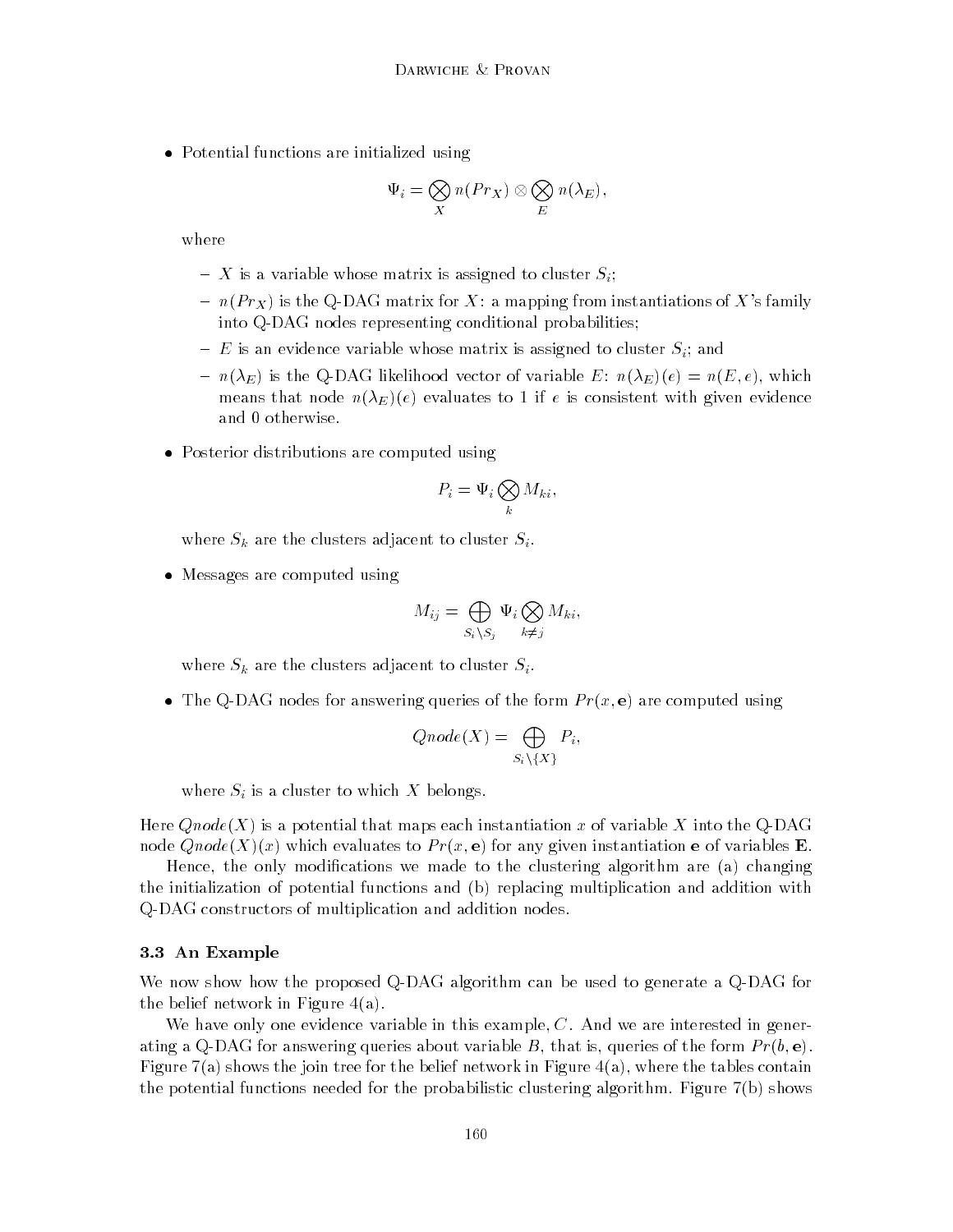

Figure 7: A join tree quantied with numbers (a), and with Q-DAG nodes (b).

the join tree again, but the tables contain the potential functions needed by the Q-DAG clustering algorithm. Note that the tables are lled with Q-DAGs instead of numbers.

We now apply the Q-DAG algorithm. To compute the Q-DAG nodes that will evaluate to  $Pr(b, e)$ , we must compute the posterior distribution  $P_2$  over cluster  $S_2$  since this is a cluster to which variable  $B$  belongs. We can then sum the distribution over variable  $A$  to obtain what we want. To compute the distribution  $P_2$  we must first compute the message  $M_{12}$  from cluster  $S_1$  to cluster  $S_2$ .

The message  $M_{12}$  is computed by summing the potential function  $\Psi_1$  of cluster  $S_1$  over all possible values of variable C, i.e.,  $M_{12} = \bigoplus \Psi_1$ , which 1; which leads to:

$$
M_{12}(A=ON) = [n(.9) \otimes n(C, ON)] \oplus [n(.1) \otimes n(C, OFF)],
$$

$$
M_{12}(A=OFF) = [n(.5) \otimes n(C, ON)] \oplus [n(.5) \otimes n(C, OFF)].
$$

The posterior distribution over cluster  $S_2, P_2$ , is computed using  $P_2 = \Psi_2 \otimes M_{12}$ , which leads to

$$
P_2(A=ON, B=ON) = n(.075) \otimes [[n(.9) \otimes n(C, ON)] \oplus [n(.1) \otimes n(C, OFF)]]
$$
  
\n
$$
P_2(A=ON, B=OFF) = n(.225) \otimes [[n(.9) \otimes n(C, ON)] \oplus [n(.1) \otimes n(C, OFF)]]
$$
  
\n
$$
P_2(A=OFF, B=ON) = n(.56) \otimes [[n(.5) \otimes n(C, ON)] \oplus [n(.5) \otimes n(C, OFF)]]
$$
  
\n
$$
P_2(A=OFF, B=OFF) = n(.14) \otimes [[n(.5) \otimes n(C, ON)] \oplus [n(.5) \otimes n(C, OFF)]]
$$
.

The Q-DAG node  $Qnode(b)$  for answering queries of the form  $Pr(b, e)$  is computed by summing the posterior  $P_2$  over variable  $A, Qnode = \bigoplus_{P_2} P_2$ , leading to  $S_2 \setminus \{B\}$ 

$$
Qnode(B=ON) = [n(.075) \otimes [[n(.9) \otimes n(C, ON)] \oplus [n(.1) \otimes n(C, OFF)]]] \oplus
$$
  
\n
$$
[n(.56) \otimes [[n(.5) \otimes n(C, ON)] \oplus [n(.5) \otimes n(C, OFF)]]]
$$
  
\n
$$
Qnode(B=OFF) = [n(.225) \otimes [[n(.9) \otimes n(C, ON)] \oplus [n(.1) \otimes n(C, OFF)]]] \oplus
$$
  
\n
$$
[n(.14) \otimes [[n(.5) \otimes n(C, ON)] \oplus [n(.5) \otimes n(C, OFF)]]],
$$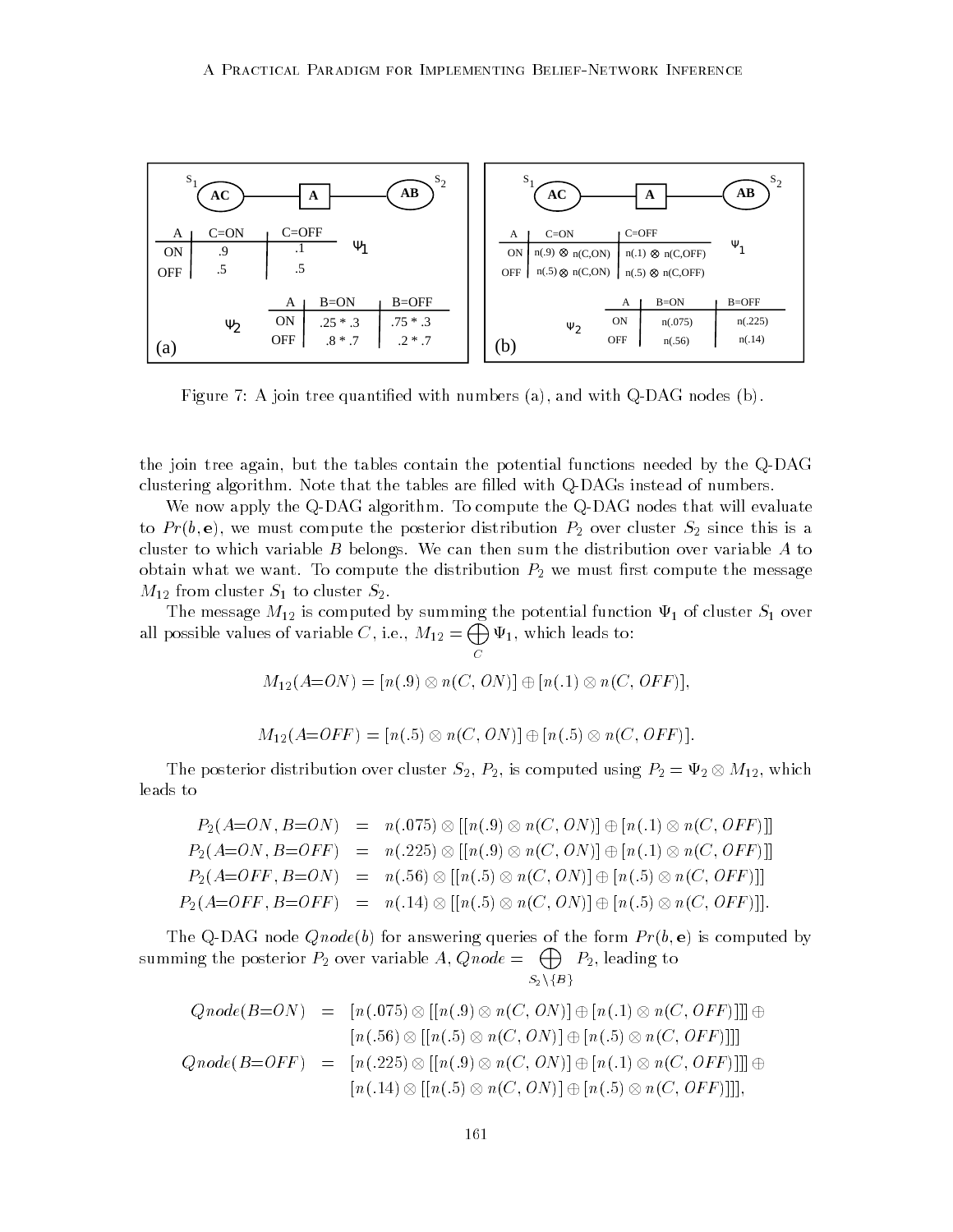which is the Q-DAG depicted in Figure 4(b). Therefore, the result of applying the algorithm is two Q-DAG nodes, one will evaluate to  $Pr(B=ON,e)$  and the other will evaluate to  $Pr(B=OFF, e)$  under any instantiation e of evidence variables **E**.

## 3.4 Computational Complexity of Q-DAG Generation

The computational complexity of the algorithm for generating Q-DAGs is determined by the computational complexity of the clustering algorithm. In particular, the proposed algorithm applies a  $\oplus$ -operation precisely when the clustering algorithm applies an additionoperation. Similarly, it applies a  $\otimes$ -operation precisely when the clustering algorithm applies a multiplication-operation. Therefore, if we assume that  $\oplus$  and  $\otimes$  take constant time, then both algorithms have the same time complexity.

Each application of  $\oplus$  or  $\otimes$  ends up adding a new node to the Q-DAG. And this is the only way a new node can be added to the Q-DAG. Moreover, the number of parents of each added node is equal to the number of arguments that the corresponding arithmetic operation is invoked on in the clustering algorithm. Therefore, the space complexity of a Q-DAG is the same as the time complexity of the clustering algorithm.

In particular, this means that the space complexity of Q-DAGs in terms of the number of evidence variables is the same as the time complexity of the clustering algorithm in those terms. Moreover, each evidence variable  $E$  will add only  $m$  evidence-specific nodes to the Q-DAG, where  $m$  is the number of values that variable  $E$  can take. This is important to stress because without this complexity guarantee it may be hard to distinguish between the proposed approach and a brute-force approach that builds a big table containing all possible instantiations of evidence variables together with their corresponding distributions of query variables.

## 3.5 Other Generation Algorithms

The polytree algorithm is a special case of the clustering algorithm as shown in (Shachter et al., 1994). Therefore, the polytree algorithm can also be modified as suggested above to compute Q-DAGs. This also means that cutset conditioning can be easily modified to compute Q-DAGs: for each instantiation  $\bf{c}$  of the cutset  $\bf{C}$ , we compute a Q-DAG node for  $Pr(x, c, e)$  using the polytree algorithm and then take the  $\oplus$ -sum of the resulting nodes.

Most algorithms for exact inference in belief networks can be adapted to generate Q-DAGs. In general, an algorithm must satisfy a key condition to be adaptable for computing Q-DAGs as we suggested above. The condition is that the behavior of the algorithm should never depend on the specic evidence obtained, but should only depend on the variables about which evidence is collected. That is, whether variable E is instantiated to value  $v_1$ or value  $v_2$  should not affect the complexity of the algorithm. Only whether variable E is instantiated or not should matter.

Most belief networks algorithms that we are aware of satisfy this property. The reason for this seems to be the notion of probabilistic independence on which these algorithms are based. Specifically, what is read from the topology of a belief network is a relation  $I(\mathbf{X}, \mathbf{Z}, \mathbf{Y})$ , stating that variables  $\mathbf{X}$  and  $\mathbf{Y}$  are independent given variables  $\mathbf{Z}$ . That is,

$$
Pr(\mathbf{x}, \mathbf{y} \mid \mathbf{z}) = Pr(\mathbf{x} \mid \mathbf{z}) Pr(\mathbf{y} \mid \mathbf{z})
$$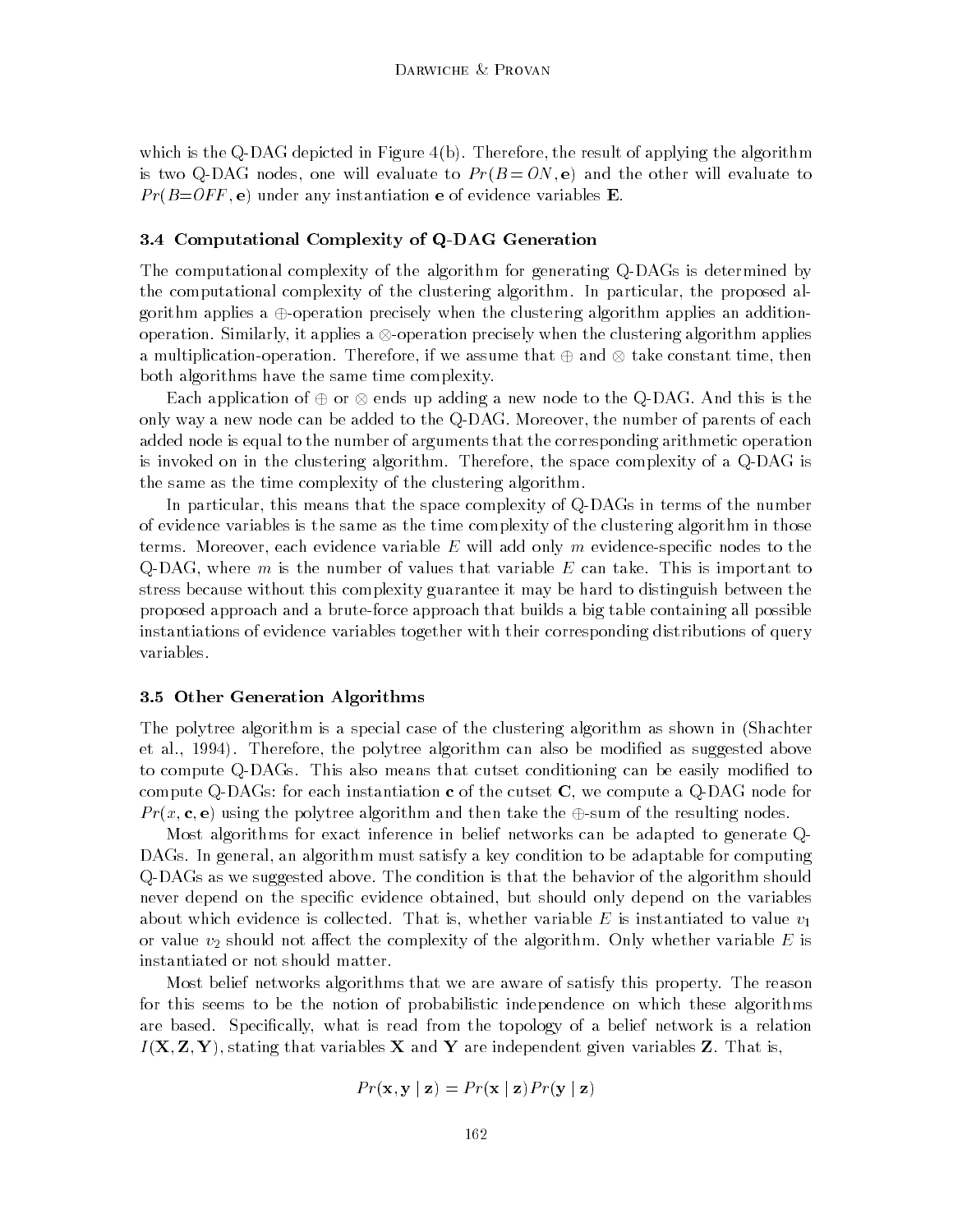for all instantiations  $x, y, z$  of these variables. It is possible, however, for this not to hold for all instantiations of z but only for specific ones. Most standard algorithms we are aware of do not take advantage of this instantiation-specific notion of independence.<sup>6</sup> Therefore, they cannot attach any computational significance to the specific value to which a variable is instantiated. This property of existing algorithms is what makes them easily adaptable to the generation of Q-DAGs.

## 3.6 Soundness of the Q-DAG Clustering Algorithm

The soundness of the proposed algorithm is stated below. The proof is given in Appendix A.

**Theorem 1** Suppose that  $Qnode(X)$  is a  $Q-DAG$  potential generated by the  $Q-DAG$  clustering algorithm for query variable  $X$  and evidence variables  $E$ . Let  $e'$  be an instantiation of some variables in **E**, and let  $Q$ -DAG evidence  $\mathcal E$  be defined as follows:

$$
\mathcal{E}(E) = \begin{cases} e, & if \text{ evidence } e' \text{ sets variable } E \text{ to value } e; \\ \diamond, & otherwise. \end{cases}
$$

then

$$
\mathcal{M}_{\mathcal{E}}(Qnode(X)(x)) = Pr(x, \mathbf{e}').
$$

That is, the theorem guarantees that the Q-DAG nodes generated by the algorithm will always evaluate to their corresponding probabilities under any partial or full instantiation of evidence variables.

## 4. Reducing Query DAGs

This section is focused on reducing Q-DAGs after they have been generated. The main motivation behind this reduction is twofold: faster evaluation of Q-DAGs and less space to store them. Interestingly enough, we have observed that a few, simple reduction techniques tend in certain cases to subsume optimization techniques that have been influential in practical implementations of belief-network inference. Therefore, reducing Q-DAGs can be very important practically.

This section is structured as follows. First, we start by discussing four simple reduction operations in the form of rewrite rules. We then show examples in which these reductions subsume two key optimization techniques known as network-pruning and computation-caching.

#### 4.1 Reductions

The goal of Q-DAG reduction is to reduce the size of a Q-DAG while maintaining the arithmetic expression it represents. In describing the equivalence of arithmetic expressions, we define the notion of Q-DAG equivalence:

**Definition 5** Two Q-DAGs are equivalent iff they have the same set of evidence-specific nodes and they have the same output for all possible  $Q$ -DAG evidence.

<sup>6.</sup> Some algorithms for two-level binary networks (BN20 networks), and some versions of the SPI algorithm do take advantage of these independences.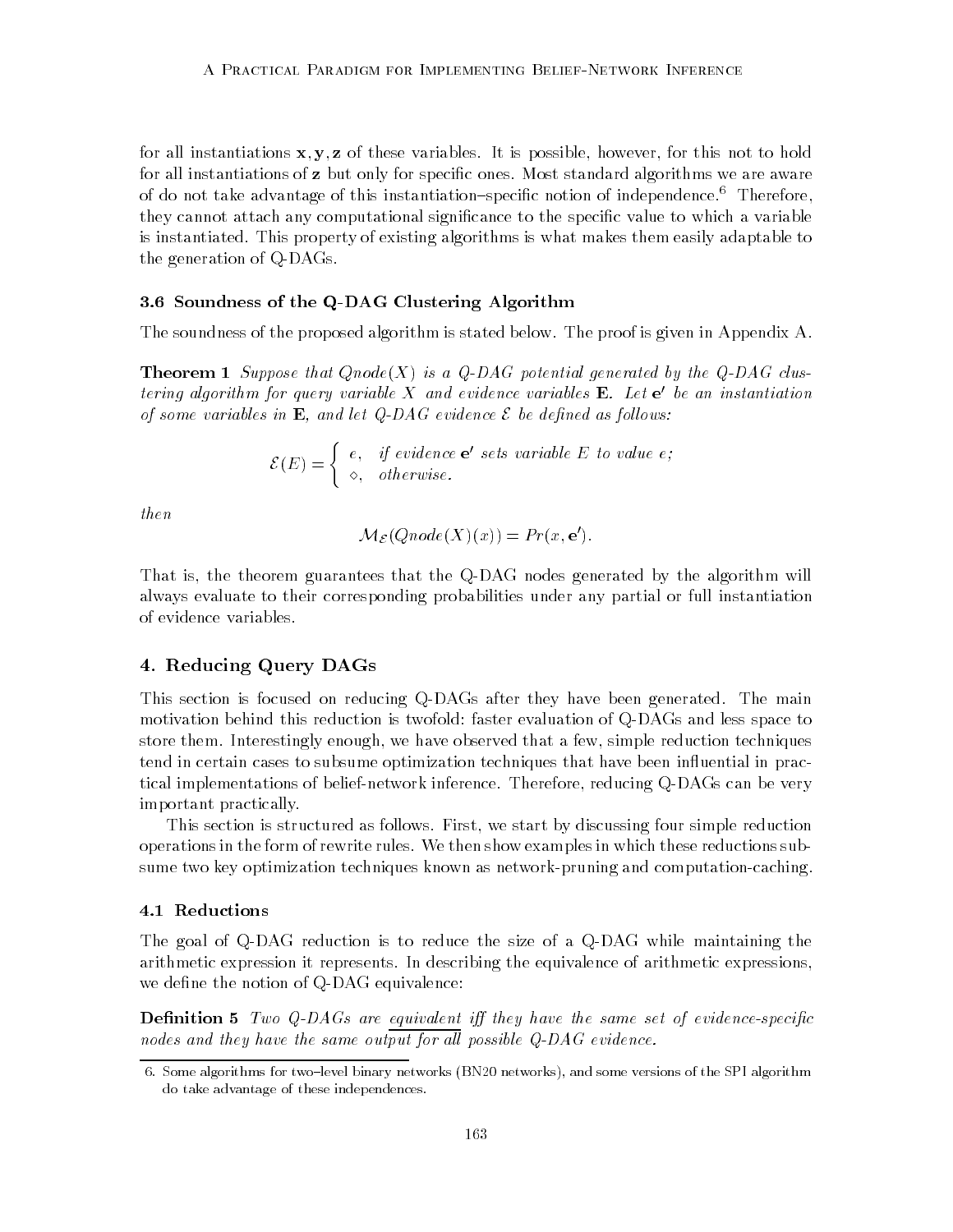

Figure 8: The four main methods for Q-DAG reduction.

Figure 8 shows four basic reduction operations that we have experimented with:

- 1. *Identity elimination:* eliminates a numeric node if it is an identity element of its child operation node.
- 2. Numeric reduction: replaces an operation node with a numeric node if all its parents are numeric nodes.
- 3. Associative merging: eliminates an operation node using operation associativity.
- 4. Commutative merging: eliminates an operation node using operation commutativity.

These rules can be applied successively and in different order until no more applications are possible.

We have proven that these operations are sound in (Darwiche & Provan, 1995). Based on an analysis of network structure and preliminary empirical results, we have observed that many factors govern the effectives of these operations. The degree to which reduction operations, numeric reduction in particular, can reduce the size of the Q-DAG depends on the topology of the given belief network and the set of evidence and query variables. For example, if all root nodes are evidence variables of the belief network, and if all leaf nodes are query variables, then numeric reduction will lead to little Q-DAG reduction.

We now focus on numeric reduction, showing how it sometimes subsumes two optimization techniques that have been influential in belief network algorithms. For both optimizations, we show examples where an unoptimized algorithm that employs numeric reduction yields the same Q-DAG as an optimized algorithm. The major implication is that optimizations can be done uniformly at the Q-DAG level, freeing the underlying belief network algorithms from such implementational complications.

The following examples assume that we are applying the polytree algorithm to singlyconnected networks.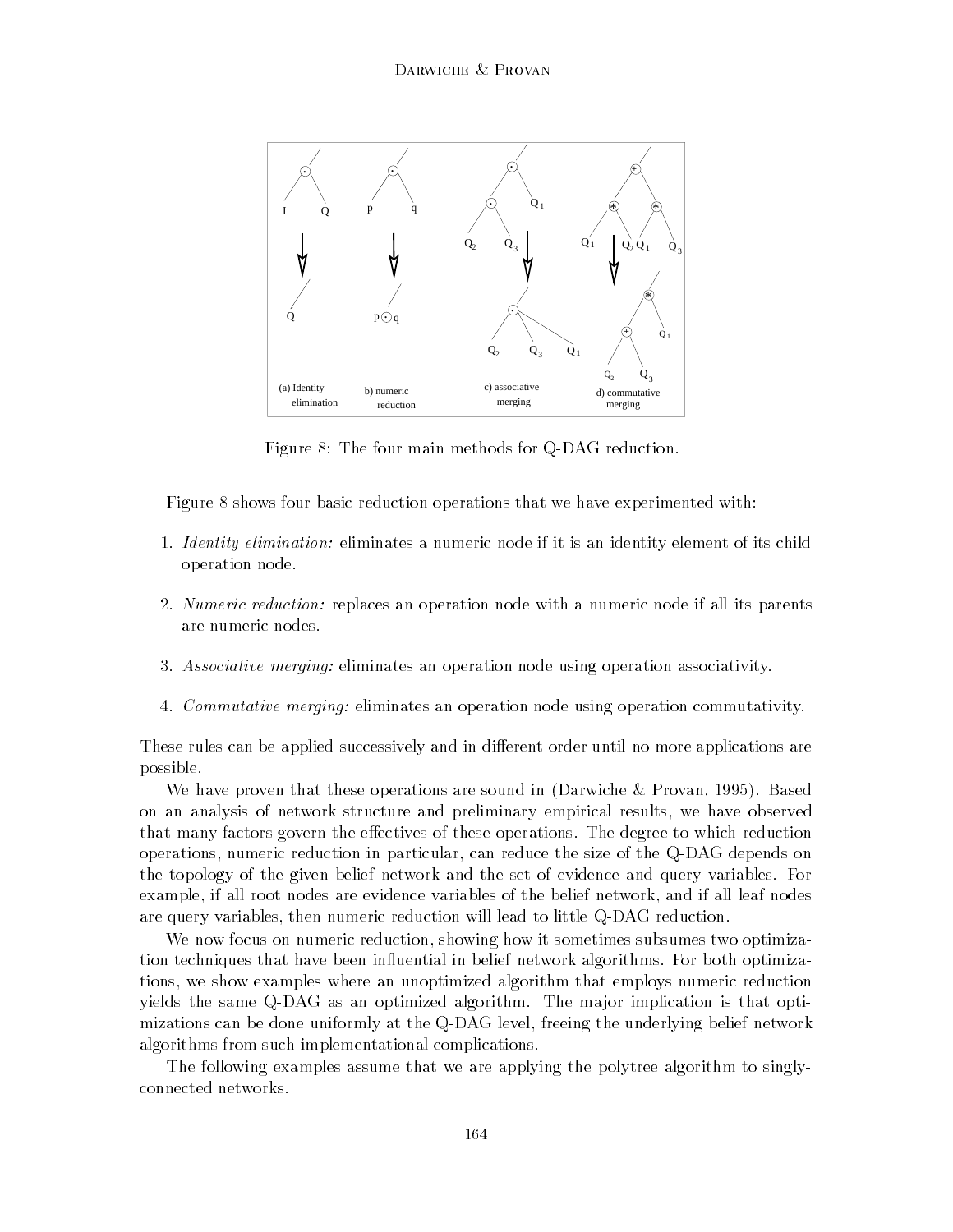

Figure 9: A simple belief network before pruning (a) and after pruning (b). The light-shaded node,  $A$ , is a query node, and the dark-shaded node,  $B$ , is an evidence node.



Figure 10: A Q-DAG (a) and its reduction (b).

## 4.2 Network Pruning

Pruning is the process of deleting irrelevant parts of a belief network before invoking inference. Consider the network in Figure 9(a) for an example, where  $B$  is an evidence variable and  $A$  is a query variable. One can prune node  $C$  from the network, leading to the network in Figure 9(b). Any query of the form  $Pr(a | b)$  has the same value with respect to either network. It should be clear that working with the smaller network is preferred. In general, pruning can lead to dramatic savings since it can reduce a multiply-connected network to a singly-connected one.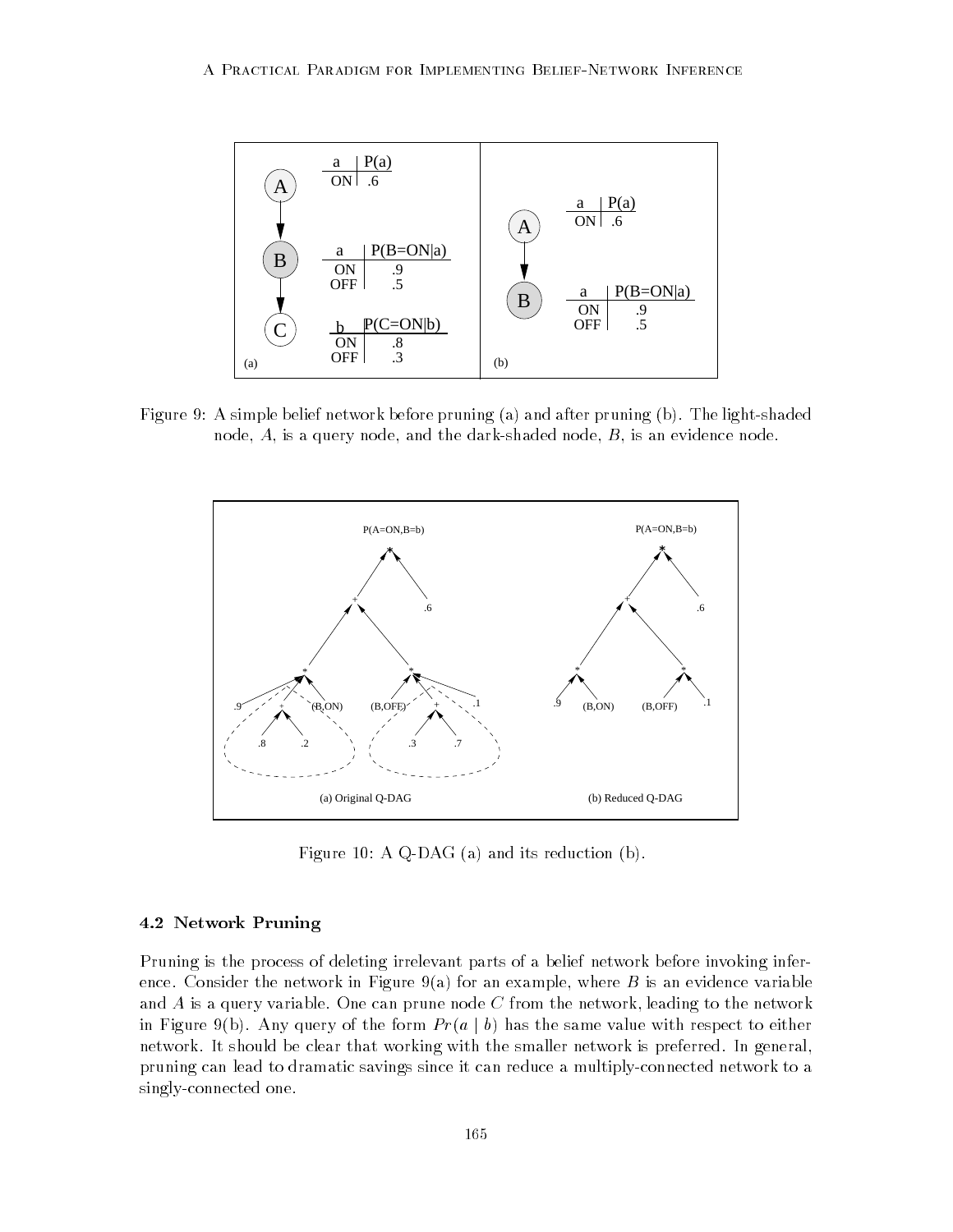If we generate a Q-DAG for the network in Figure 9(a) using the polytree algorithm, we obtain the one in Figure 10(a). This Q-DAG corresponds to the following expression,

$$
Pr(A=ON, \mathbf{e}) = Pr(A=ON) \sum_{b} \lambda_{B}(b) Pr(b \mid A=ON) \sum_{c} Pr(c \mid b).
$$

If we generate a Q-DAG for the network in Figure 9(b), however, we obtain the one in Figure 10(b) which corresponds to the following expression,

$$
Pr(A=ON, e) = Pr(A=ON) \sum_{b} \lambda_{B}(b) Pr(b \mid A=ON).
$$

As expected, this Q-DAG is smaller than the Q-DAG in Figure  $10(a)$ , and contains a subset of the nodes in Figure 10(a).

The key observation, however, is that the optimized Q-DAG in Figure 10(b) can be obtained from the unoptimized one in Figure  $10(a)$  using Q-DAG reduction. In particular, the nodes enclosed in dotted lines can be collapsed using numeric reduction into a single node with value 1. Identity elimination can then remove the resulting node, leading to the optimized Q-DAG in Figure 10(b).

The more general observation, however, is that prunable nodes contribute identity elements when computing answers to queries. These contributions appear as Q-DAG nodes that evaluate to identity elements under all instantiations of evidence. Such nodes can be easily detected and collapsed into these identity elements using numeric reduction. Identity elimination can then remove them from the Q-DAG, leading to the same effect as network pruning.<sup>7</sup> Whether Q-DAG reduction can replace all possible pruning operations is an open question that is outside the scope of this paper.

## 4.3 Computation Caching

Caching computations is another influential technique for optimizing inference in belief networks. To consider an example, suppose that we are applying the polytree algorithm to compute  $Pr(c, b)$  in the network of Figure 11. Given evidence, say  $B=ON$ , the algorithm will compute  $Pr(c, B=ON)$  by passing the messages shown in Figure 12. If the evidence changes to  $B=OF$ , however, an algorithm employing caching will not recompute the message  $\pi_B(a)$  (which represents the causal support from A to B (Pearl, 1988)) since the value of this message does not depend on the evidence on  $B$ <sup>8</sup>. This kind of optimization is typically

$$
Pr(c, e) = \sum_{b} Pr(c | b) \lambda_{B}(b) \sum_{a} Pr(b | a) \underbrace{Pr(a)}_{\pi_{B}(a)}.
$$

It is clear that the subexpression corresponding to the message  $\pi_B(a)$  from A to B is independent of the evidence on B.

<sup>7.</sup> Note, however, that Q-DAG reduction will not reduce the computational complexity of generating a Q-DAG, although network pruning may. For example, a multiply-connected network may become singlyconnected after pruning, thereby, reducing the complexity of generating a Q-DAG. But using Q-DAG reduction, we still have to generate a Q-DAG by working with a multiply-connected network.

<sup>8.</sup> This can be seen by considering the following expression, which is evaluated incrementally by the polytree algorithm through its message passes: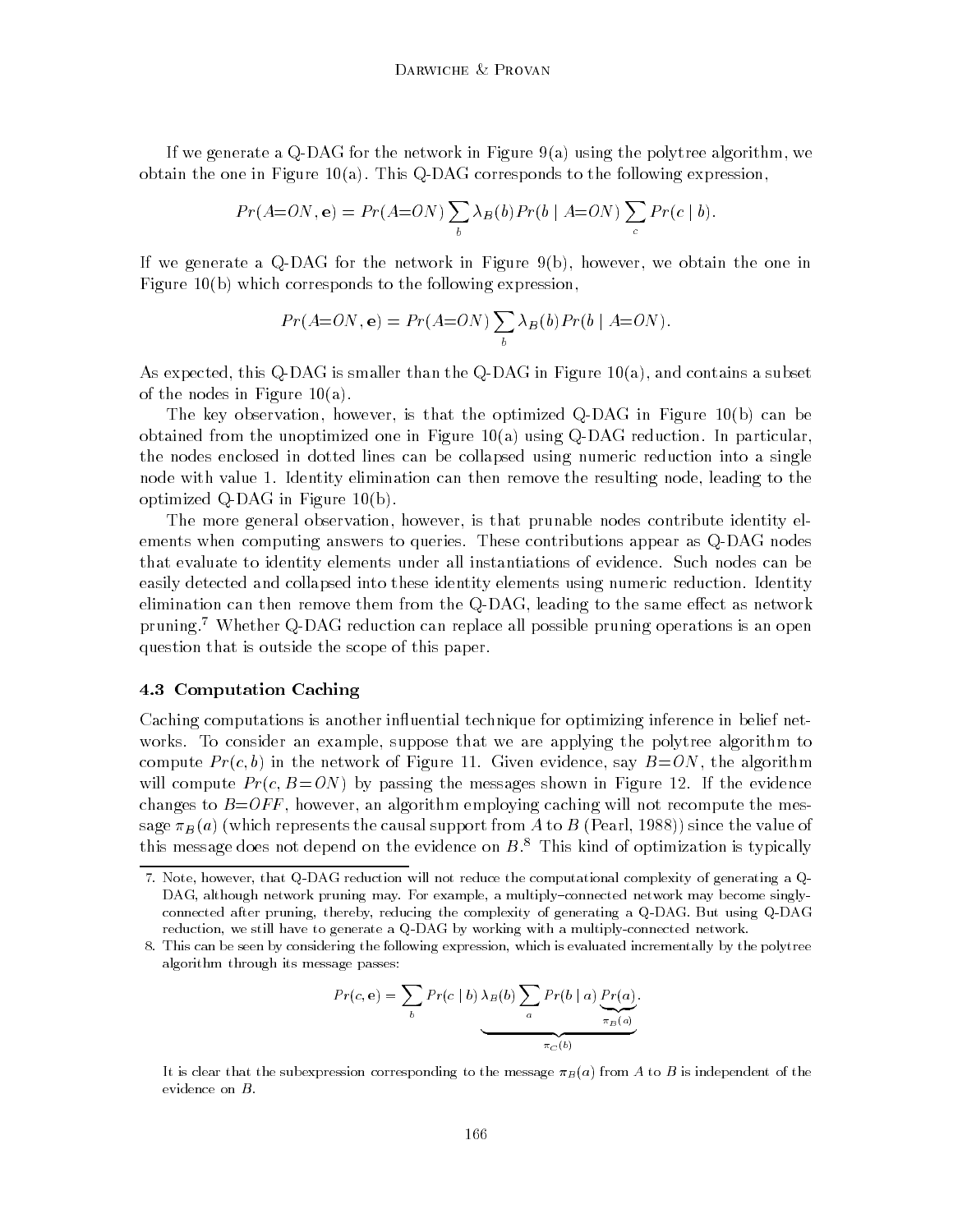

Figure 11: A simple belief network for demonstrating the relationship between Q-DAG reduction and computation caching. The light-shaded node, C, is a query node, and the dark-shaded node, B, is an evidence node.



Figure 12: Message passing when  $C$  is queried and  $B$  is observed.

implemented by caching the values of messages and by keeping track of which messages are affected by what evidence.

Now, consider the Q-DAG corresponding to this problem which is shown in Figure 13(a). The nodes enclosed in dotted lines correspond to the message from  $A$  to  $B$ .<sup>9</sup> These nodes do not have evidence-specific nodes in their ancestor set and, therefore, can never change values due to evidence changes. In fact, numeric reduction will replace each one of these nodes and its ancestors with a single node as shown in Figure 13(b).

In general, if numeric reduction is applied to a Q-DAG, one is guaranteed the following: (a) if a Q-DAG node represents a message that does not depend on evidence, that node will not be re-evaluated given evidence changes; and (b) numeric reduction will guarantee this

<sup>9.</sup> More precisely, they correspond to the expression  $\sum_a Pr(b \mid a) Pr(a)$ .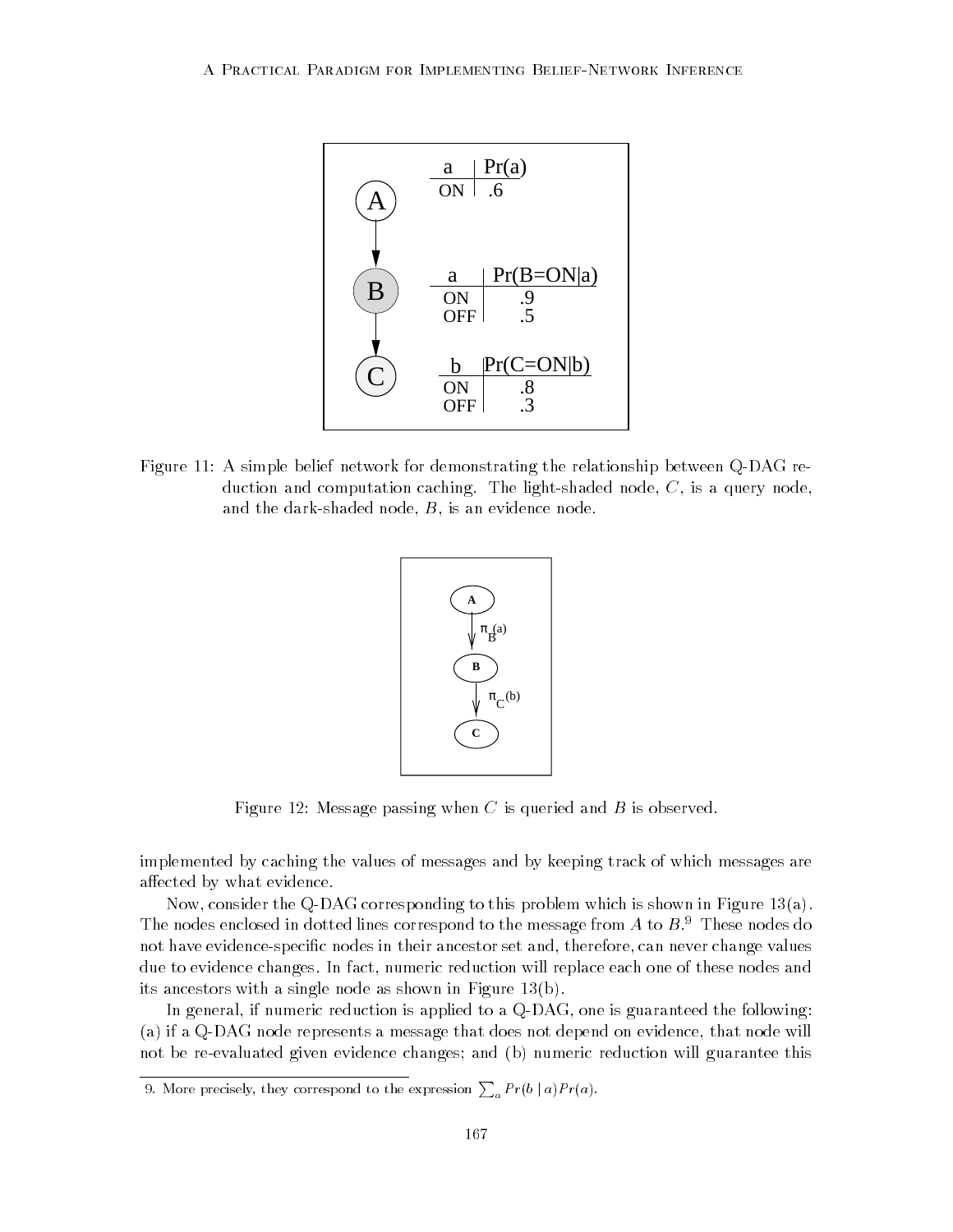

Figure 13: A Q-DAG (a) and its reduction (b).

under any Q-DAG evaluation method since it will replace the node and its ancestor set with a single root node.10

## 4.4 Optimization in Belief-Network Inference

Network pruning and computation caching have proven to be very in
uential in practical implementations of belief-network inference. In fact, our own experience has shown that these optimizations typically make the difference between a usable and a non-usable beliefnetwork system.

One problem with these optimizations, however, is their algorithm-specific implementations although they are based on general principles (e.g., taking advantage of network topology). Another problem is that they can make elegant algorithms complicated and hard to understand. Moreover, these optimizations are often hard to define succinctly, and hence are not well documented within the community.

In contrast, belief–network inference can be optimized by generating Q-DAGs using unoptimized inference algorithms, and then optimizing the generated Q-DAG through reduction techniques. We have shown some examples of this earlier with respect to pruning and caching optimizations. However, whether this alternate approach to optimization is always feasible is yet to be known. A positive answer will clearly provide an algorithm-independent

<sup>10.</sup> Note that Q-DAGs lead to a very refined caching mechanism if the Q-DAG evaluator (1) caches the value of each Q-DAG node and (2) updates these cached values only when there is need to (that is, when the value of a parent node changes). Such a refined mechanism allows caching the values of messages that depend on evidence as well.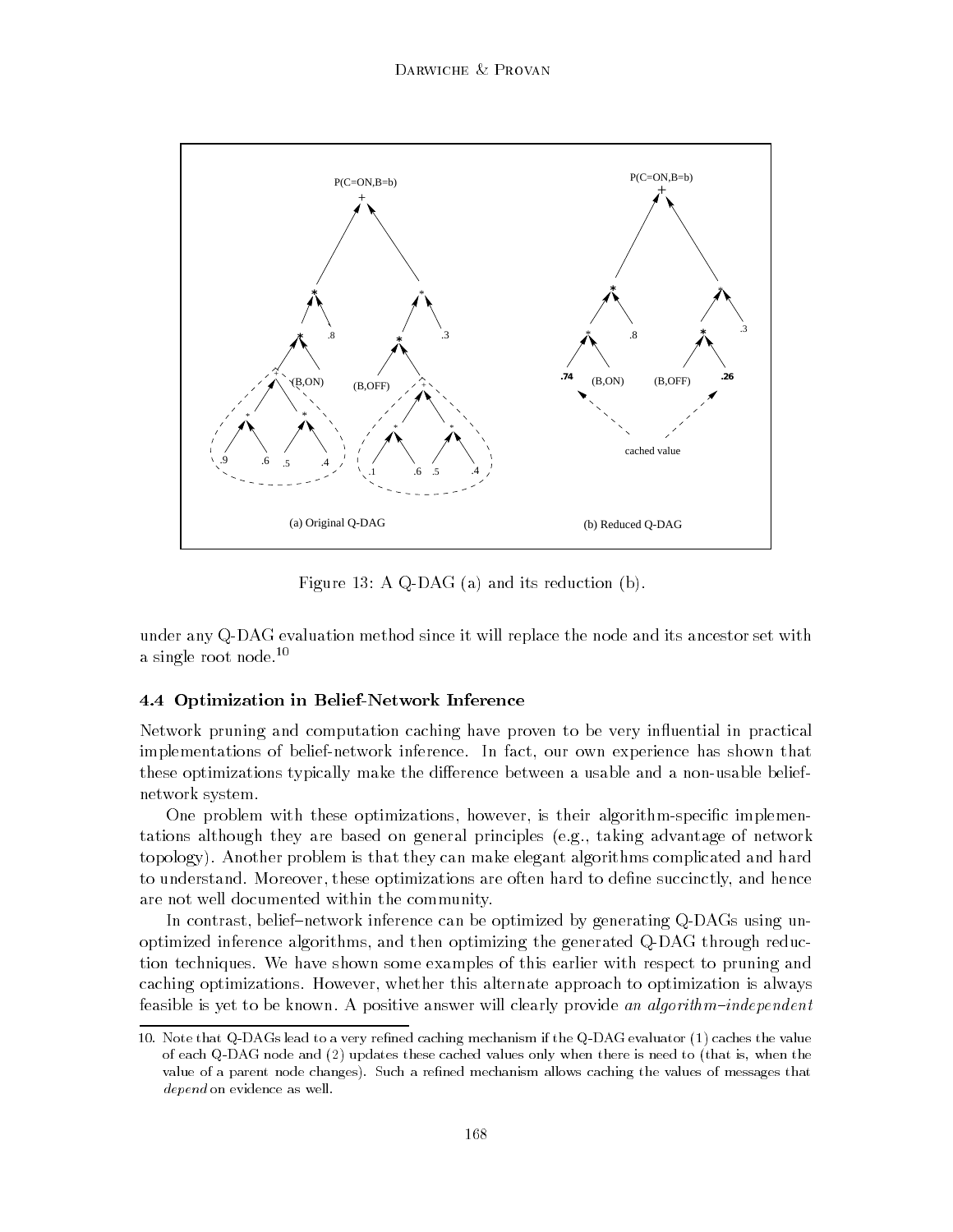

Figure 14: A simple belief network for car diagnosis.

approach to optimizing belief-network inference, which is practically important for at least two reasons. First, Q-DAG reduction techniques seem to be much simpler to understand and implement since they deal with graphically represented arithmetic expressions, without having to invoke probability or belief network theory. Second, reduction operations are applicable to Q-DAGs generated by any belief{network algorithm. Therefore, an optimization approach based on Q-DAG reduction would be more systematic and accessible to a bigger class of developers.

## 5. A Diagnosis Example

This section contains a comprehensive example illustrating the application of the Q-DAG framework to diagnostic reasoning.

Consider the car troubleshooting example depicted in Figure 14. For this simple case we want to determine the probability distribution for the fault node, given evidence on four sensors: the battery-, alternator-, fuel- and oil-sensors. Each sensor provides information about its corresponding system. The fault node defines five possible faults: normal, cloggedfuel-injector, dead-battery, short-circuit, and broken-fuel-pump.

If we denote the fault variable by  $F$ , and sensor variables by  $\bf{E}$ , then we want to build a system that can compute the probability  $Pr(f, e)$ , for each fault f and any evidence e. These probabilities represent an unnormalized probability distribution over the fault variable given sensor readings. In a Q-DAG framework, realizing this diagnostic system involves three steps: Q-DAG generation, reduction, and evaluation. The first two steps are accomplished off-line, while the final step is performed on-line. We now discuss each one of the steps in more detail.

## 5.1 Q-DAG Generation

The first step is to generate the Q-DAG. This is accomplished by applying the Q-DAG clustering algorithm with the fault as a query variable and the sensors as evidence vari-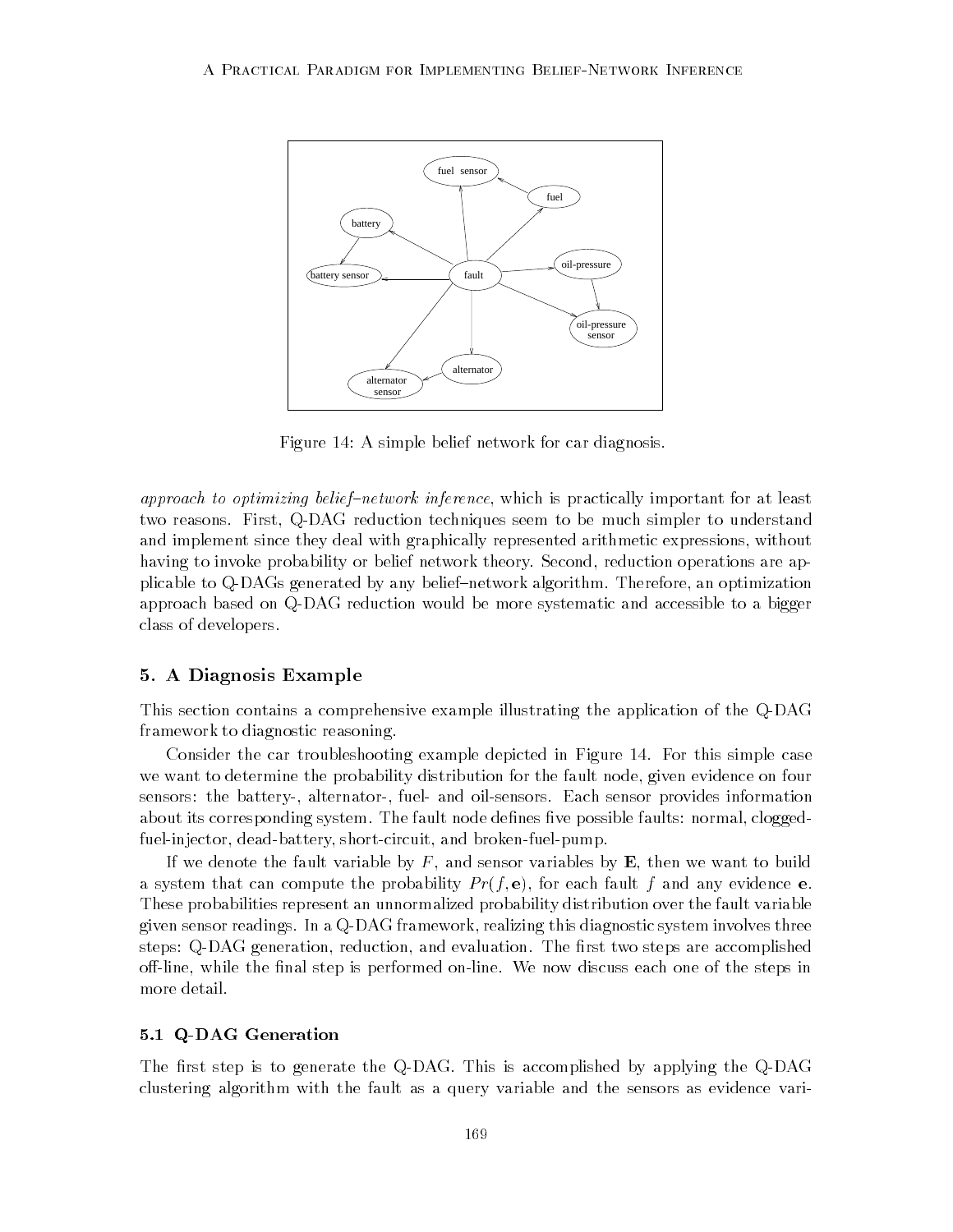

Figure 15: A partial Q-DAG for the car example, displaying two of the five query nodes, broken-fuel pump and normal. The shaded regions are portions of the Q-DAG that are shared by multiple query nodes; the values of these nodes are relevant to the value of more than one query node.

ables. The resulting Q-DAG has five query nodes,  $Qnode(F = normal, e)$ ,  $Qnode(F =$ clogged fuel injector, e),  $Qnode(F = dead_battery, e)$ ,  $Qnode(F = short_circuit, e)$ , and  $Qnode(F = broken\_fuel\_pump, e)$ . Each node evaluates to the probability of the corresponding fault under any instantiation of evidence. The probabilities constitute a differential diagnosis that tells us which fault is most probable given certain sensor values.

Figure 15 shows a stylized description of the Q-DAG restricted to two of the five query nodes, corresponding to  $Pr(F = broken\_fuel\_pump, e)$  and  $Pr(F = normal, e)$ . The Q-DAG structure is symmetric for each fault value and sensor.

Given that the Q-DAG is symmetric for these possible faults, for clarity of exposition we look at just the subset needed to evaluate node  $Pr(F = broken\_fuel\_pump, e)$ . Figure 16 shows a stylized version of the Q-DAG produced for this node. Following are some observations about this Q-DAG. First, there is an evidence-specific node for every instantiation of sensor variables, corresponding to all forms of sensor measurements possible. Second, all other roots of the Q-DAG are probabilities. Third, one of the five parents of the query node  $Pr(F = broken\_fuel\_pump, e)$  is for the prior on  $F = broken\_fuel\_pump$ , and the other four are for the contributions of the four sensors. For example, Figure 16 highlights (in dots) that part of the Q-DAG for computing the contribution of the battery sensor.

### 5.2 Q-DAG Reduction

After generating a Q-DAG, one proceeds by reducing it using graph rewrite rules. Figure 16 shows an example of such reduction with a Q-DAG that is restricted to one query node for simplicity. To give an idea of the kind of reduction that has been applied, consider the partial Q-DAG enclosed by dots in this figure. Figure 17 compares this reduced Q-DAG with the unreduced one from which it was generated. Given our goal of generating Q-DAGs that (a) can be evaluated as efficiently as possible and (b) require minimal space to store, it is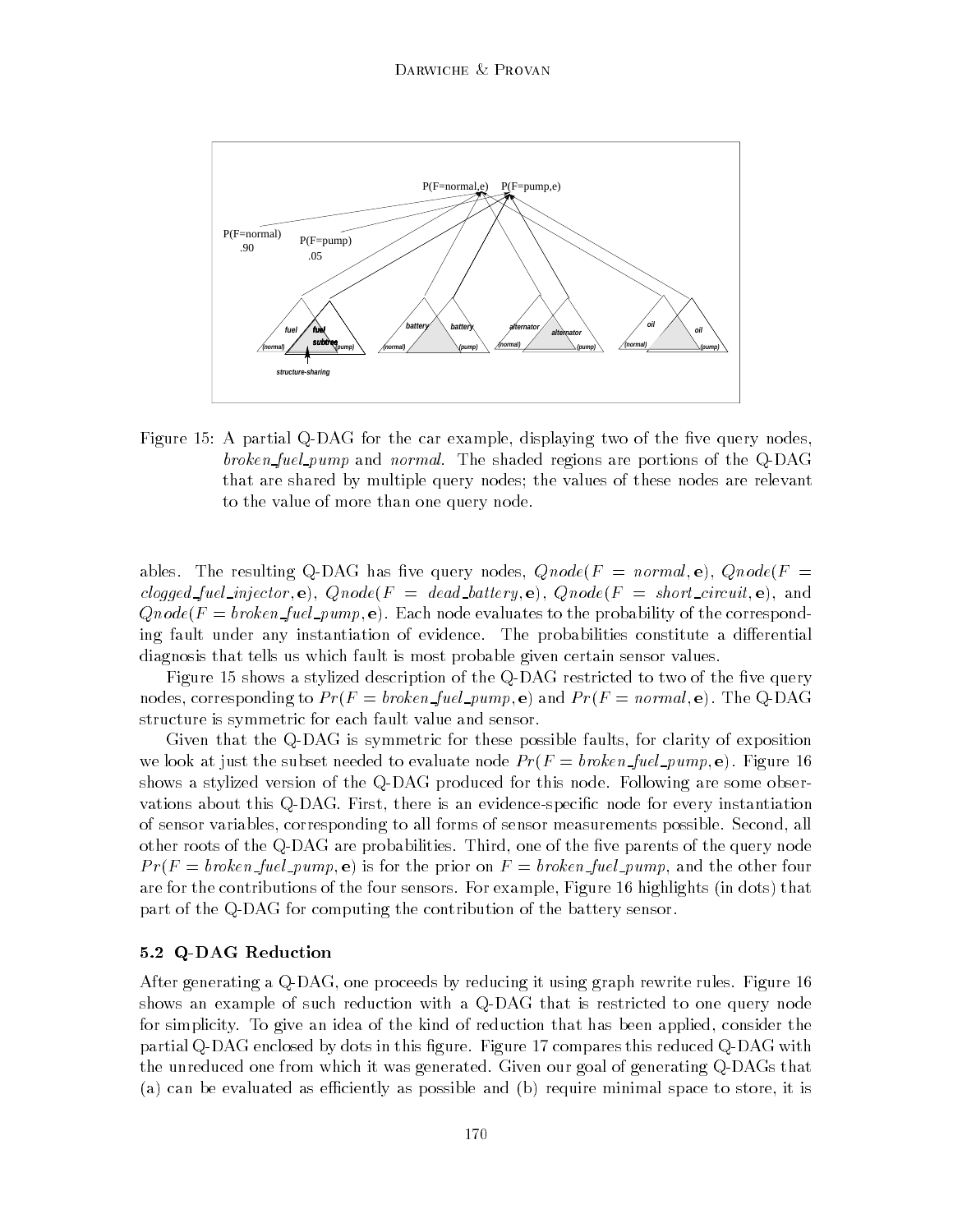

Figure 16: A partial Q-DAG for the car example.



Figure 17: Reduced and unreduced Q-DAGs for the car diagnosis example.

important to see, even in a simple example, how Q-DAG reduction can make a big difference in their size.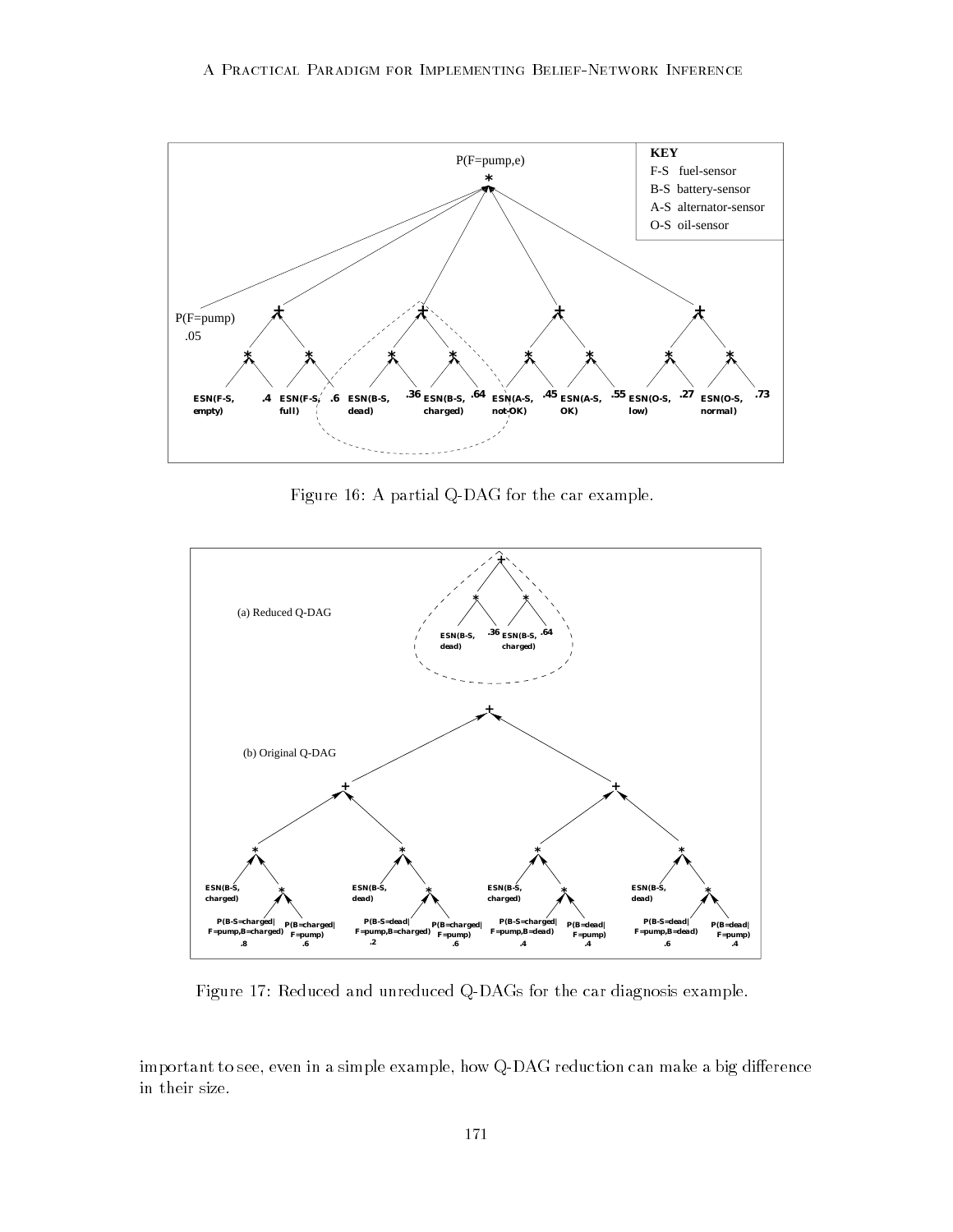## 5.3 Q-DAG Evaluation

Now that we have a reduced Q-DAG, we can use it to compute answers to diagnostic queries. This section presents examples of this evaluation with respect to the generated Q-DAG.

Suppose that we obtain the readings dead, normal, ok and full for the battery, oil, alternator and fuel sensors, respectively. And let us compute the probability distribution over the fault variable. This obtained evidence is formalized as follows:

- $\mathcal{E}(battery\_sensor) = dead,$
- $= \mathcal{E}(oil\_sensor) = normal,$
- $\mathcal{E}(alternator\_sensor) = ok,$
- $\mathcal{E}(\text{fuel\_sensor}) = \text{full}.$

Evidence-specific nodes can now be evaluated according to Definition 3. For example, we have

$$
\mathcal{M}_{\mathcal{E}}[n(\textit{battery\_sensor}, \textit{charged})] = 0,
$$

and

$$
\mathcal{M}_{\mathcal{E}}[n(\text{battery\_sensor}, \text{dead})] = 1.
$$

The evaluation of evidence-specific nodes is shown pictorially in Figure  $18(a)$ . Definition 3 can then be used to evaluate the remaining nodes: once the values of a node's parents are known, the value of that node can be determined. Figure 18(b) depicts the results of evaluating other nodes. The result of interest here is the probability 0.00434 assigned to the query node  $Pr(fault = broken\_fuel\_pump, e)$ .

Suppose now that evidence has changed so that the value of fuel sensor is empty instead of full. To update the probability assigned to node  $Pr(fault = broken\_fuel\_pump, e)$ , a brute force method will re-evaluate the whole Q-DAG. However, if a forward propagation scheme is used to implement the node evaluator, then only four nodes need to be re-evaluated in Figure 18(b) (those enclosed in circles) instead of thirteen (the total number of nodes). We stress this point because this refined updating scheme, which is easy to implement in this framework, is much harder to achieve when one attempts to embed it in standard beliefnetwork algorithms based on message passing.

## 6. Concluding Remarks

We have introduced a new paradigm for implementing belief-network inference that is oriented towards real-world, on-line applications. The proposed framework utilizes knowledge of query and evidence variables in an application to compile a belief network into an arithmetic expression called a Query DAG (Q-DAG). Each node of a Q-DAG represents a numeric operation, a number, or a symbol that depends on available evidence. Each leaf node of a Q-DAG represents the answer to a network query, that is, the probability of some event of interest. Inference on Q-DAGs is linear in their size and amounts to a standard evaluation of the arithmetic expressions they represent.

A most important point to stress about the work reported here is that it is not proposing a new algorithm for belief-network inference. What we are proposing is a paradigm for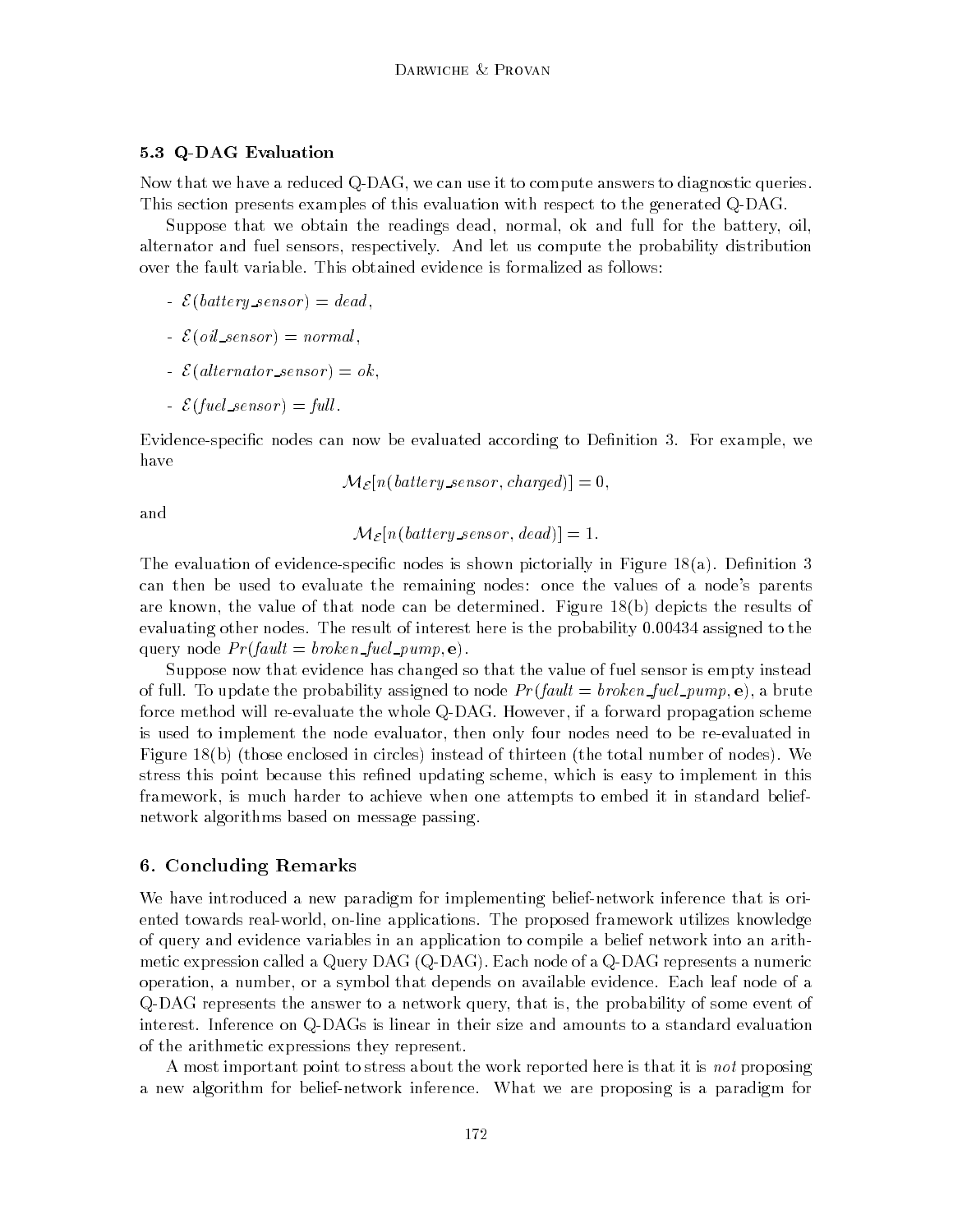

Figure 18: Evaluating the Q-DAG for the car diagnosis example given evidence for sensors. The bar in (a) indicates the instantiation of the ESNs. The shaded numbers in (b) indicate probability values that are computed by the node evaluator. The circled operations on the left-hand-side of (b) are the only ones that need to be updated if evidence for the fuel-system sensor is altered, as denoted by the circled ESNs.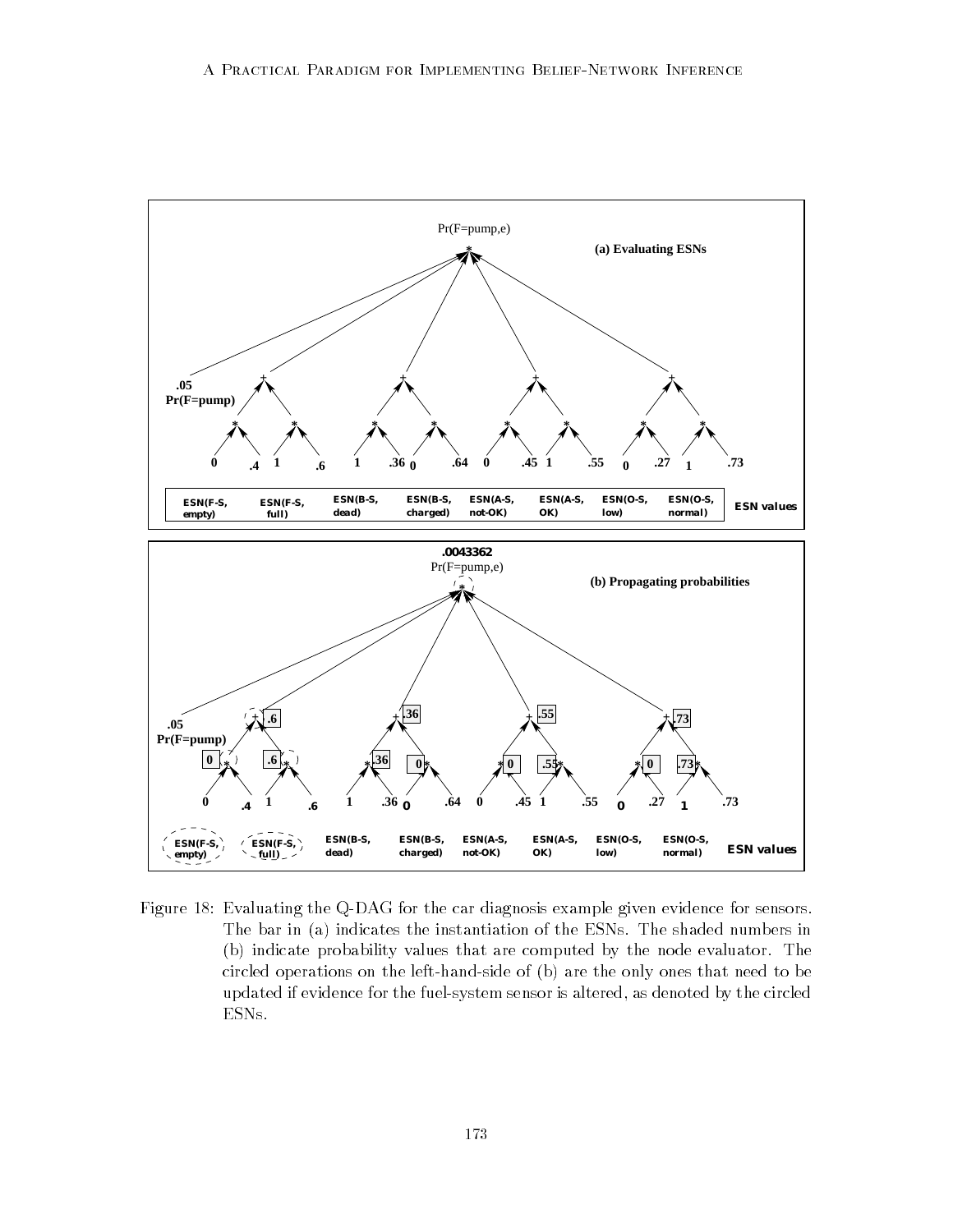implementing belief-network inference that is orthogonal to standard inference algorithms and is engineered to meet the demands of real-world, on-line applications. This class of applications is typically demanding for the following reasons:

- 1. It typically requires very short response time, i.e., milliseconds.
- 2. It requires software to be written in specialized languages, such as ADA, C++, and assembly before it can pass certification procedures.
- 3. It imposes severe restrictions on the available software and hardware resources in order to keep the cost of a "unit" (such as an electromechanical device) as low as possible.

To address these real-world constraints, we are proposing that one compile a belief network into a Q-DAG as shown in Figure 3 on and use a Q-DAG evaluator for on-line reasoning. This brings down the required memory to that needed for storing a Q-DAG and its evaluator. It also brings down the required software to that needed for implementing a Q-DAG evaluator, which is very simple as we have seen earlier.

Our proposed approach still requires a belief-network algorithm to generate a Q-DAG, but it makes the efficiency of such an algorithm less of a critical factor.<sup>11</sup> For example, we show that some standard optimizations in belief-network inference, such as pruning and caching, become less critical in a Q-DAG framework since these optimizations tend to be subsumed by simple Q-DAG reduction techniques, such as numeric reduction.

The work reported in this paper can be extended in at least two ways. First, further Q-DAG reduction techniques could be explored, some oriented towards reducing the evaluation time of Q-DAGs, others towards minimizing the memory needed to store them. Second, we have shown that some optimization techniques that dramatically improve belief-network algorithms may become irrelevant to the size of Q-DAGs if Q-DAG reduction is employed. Further investigation is needed to prove formal results and guarantees on the effectiveness of Q-DAG reduction.

We close this section by noting that the framework we proposed is also applicable to order-of-magnitude (OMP) belief networks, where multiplication and addition get replaced by addition and minimization, respectively (Goldszmidt, 1992; Darwiche & Goldszmidt, 1994). The OMP Q-DAG evaluator, however, is much more efficient than its probabilistic counterpart since one may evaluate a minimization node without having to evaluate all its parents in many cases. This can make considerable difference in the performance of a Q-DAG evaluator.

## Acknowledgements

Most of the work in this paper was carried out while the first author was at Rockwell Science Center. Special thanks to Jack Breese, Bruce D'Ambrosio and to the anonymous reviewers for their useful comments on earlier drafts of this paper.

<sup>11.</sup> We have shown how clustering and conditioning algorithms can be used for Q-DAG generation, but other algorithms such as SPI (Li & D'Ambrosio, 1994; Shachter et al., 1990) can be used as well.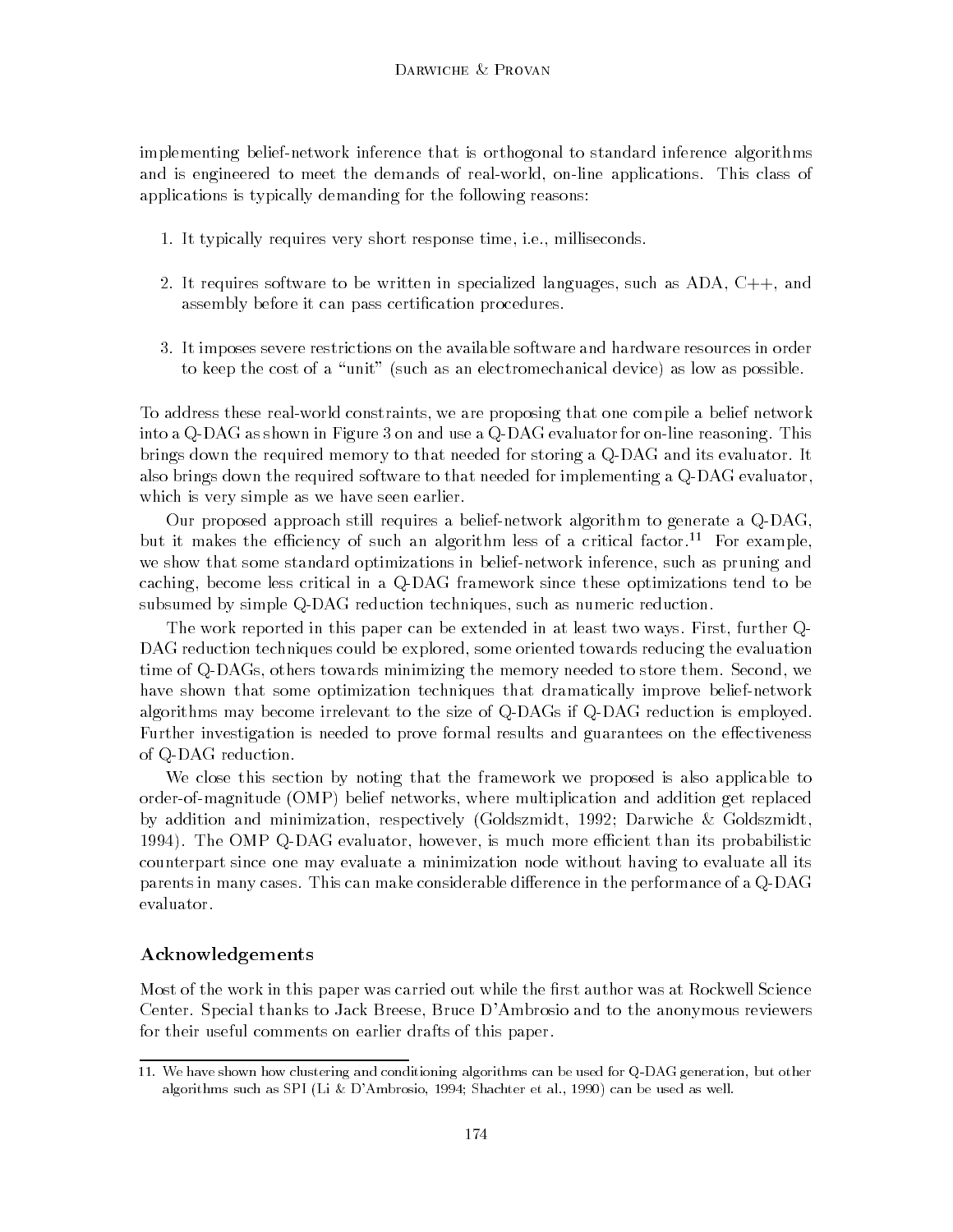## Appendix A. Proof of Theorem 1

Without loss of generality, we assume in this proof that all variables are declared as evidence variables. To prove this soundness theorem, all we need to show is that each Q-DAG potential will evaluate to its corresponding probabilistic potential under all possible evidence. Formally, for any cluster S and variables  $X$ , the matrices of which are assigned to  $S$ , we need to show that

$$
\mathcal{M}_{\mathcal{E}}(\bigotimes_{X} n(Pr_X) \otimes n(\lambda_X)) = \prod_{X} Pr_X \lambda_X \tag{1}
$$

for a given evidence  $\mathcal{E}$ . Once we establish this, we are guaranteed that  $Qnode(X)(x)$  will evaluate to the probability  $Pr(x, \mathbf{e})$  because the application of  $\otimes$  and  $\oplus$  in the Q-DAG algorithm is isomorphic to the application of  $*$  and  $+$  in the probabilistic algorithm, respectively.

To prove Equation 1, we will extend the Q-DAG node evaluator  $\mathcal{M}_{\mathcal{E}}$  to mappings in the standard way. That is, if f is a mapping from instantiations to Q-DAG nodes, then  $\mathcal{M}_{\mathcal{E}}(f)$ is defined as follows:

$$
\mathcal{M}_{\mathcal{E}}(f)(x) =_{def} \mathcal{M}_{\mathcal{E}}(f(x)).
$$

That is, we simply apply the Q-DAG node evaluator to the range of mapping  $f$ .

Note that  $\mathcal{M}_{\mathcal{E}}(f\otimes g)$  will then be equal to  $\mathcal{M}_{\mathcal{E}}(f)\mathcal{M}_{\mathcal{E}}(g)$ . Therefore,

$$
\mathcal{M}_{\mathcal{E}}(\bigotimes_{X} n(Pr_X) \otimes n(\lambda_X))
$$
\n
$$
= \prod_{X} \mathcal{M}_{\mathcal{E}}(n(Pr_X)) \mathcal{M}_{\mathcal{E}}(n(\lambda_X))
$$
\n
$$
= \prod_{X} Pr_X \mathcal{M}_{\mathcal{E}}(n(\lambda_X)) \text{ by definition of } n(Pr_X).
$$

Note also that by definition of  $n(\lambda_X)$ , we have that  $n(\lambda_X)(x)$  equals  $n(X, x)$ . Therefore,

$$
\mathcal{M}_{\mathcal{E}}(n(\lambda_X))(x) = \mathcal{M}_{\mathcal{E}}(n(\lambda_X)(x))
$$
  
=  $\mathcal{M}_{\mathcal{E}}(n(X, x))$   
=  $\begin{cases} 1, & \text{if } \mathcal{E}(X) = x \text{ or } \mathcal{E}(X) = \infty \\ 0, & \text{otherwise} \end{cases}$   
=  $\lambda_X(x)$ .

Therefore,

$$
\mathcal{M}_{\mathcal{E}}(\bigotimes_{X} n(Pr_X) \otimes n(\lambda_X)) = \prod_{X} Pr_X \lambda_X.
$$

## References

- Darwiche, A., & Goldszmidt, M. (1994). On the relation between kappa calculus and probabilistic reasoning. In Proceedings of the Tenth Conference on Uncertainty in Artificial Intelligence (UAI), pp. 145-153.
- Darwiche, A., & Provan, G. (1995). Query DAGs: A practical paradigm for implementing on-line causal-network inference. Tech. rep. 95-86, Rockwell Science Center, Thousand Oaks, CA.